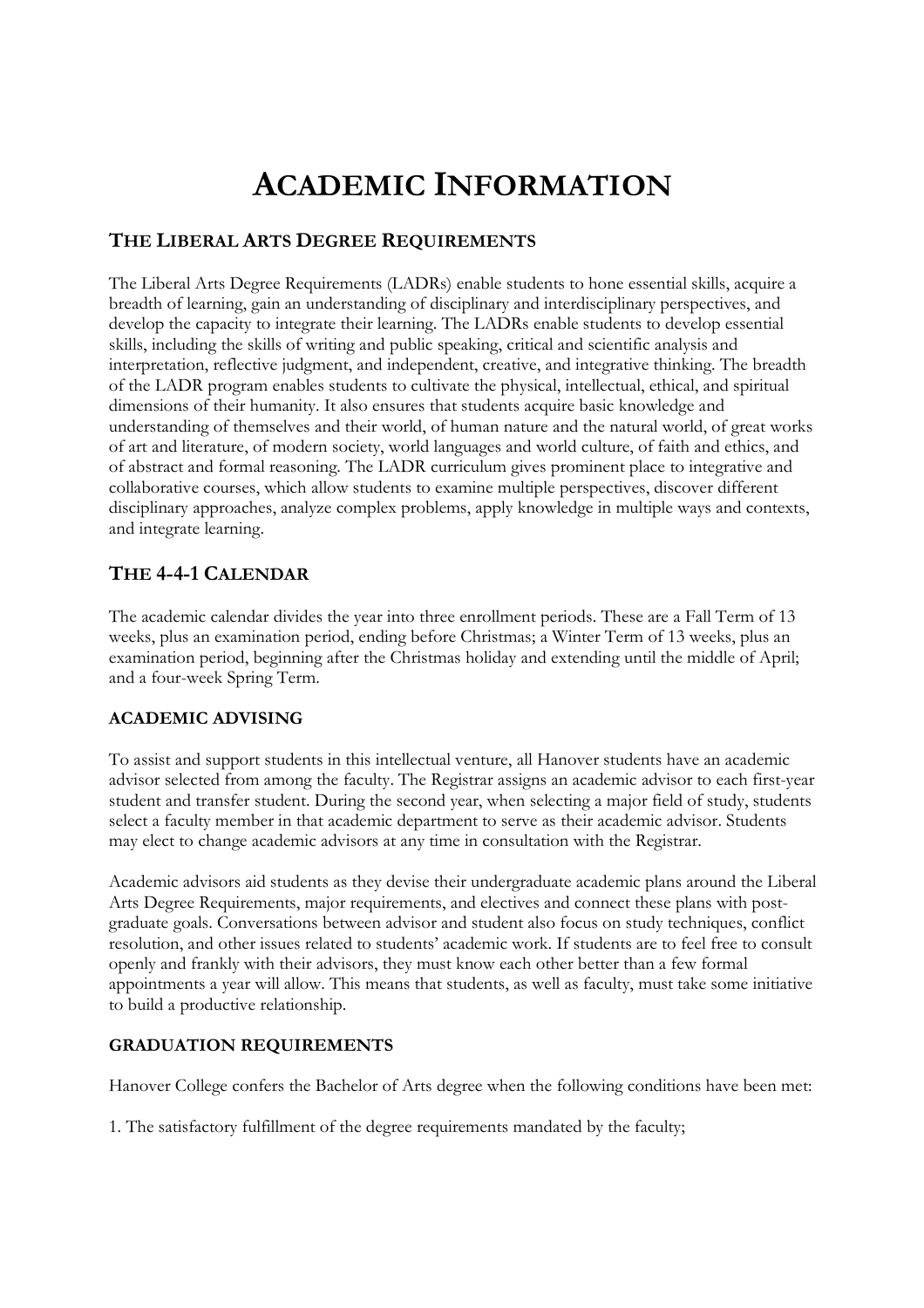2. The satisfactory completion of a minimum of 36 course units, which includes 1 unit for comprehensive evaluations or their equivalent (double majors must complete 37 course units), at least 17 of which must be taken at Hanover College and in no more than six of which the student has earned a grade in the D range;

3. The satisfactory completion of a program of major study, at least 50 percent of the courses for which must be taken at Hanover College. In no more than two of these courses (including comprehensive evaluations) shall the student have earned a grade in the D range;

4. The satisfactory completion of a comprehensive evaluation as required in the area of major study (two for double majors) to be recorded as a comprehensive evaluation unit, the grade for which shall be included in the calculation of all required grade point averages and, should the grade be in the "D" range, count in the number of "D" grades accumulated in the major and overall;

5. The achievement of at least a 2.00 cumulative grade point average, both in the total number of courses attempted at Hanover and in the total number of Hanover courses attempted for the major;

6. The successful completion of a senior culminating experience in the major. If that involves a senior thesis project, a copy of the project must be filed with the Duggan Library prior to the day of commencement;

7. College attendance for four years or the equivalent, the last year of which must be at Hanover College;

8. Attendance in academic attire at Commencement exercises, unless excused in advance by the Dean of Academic Affairs. A student must have 34 units to be eligible to attend Baccalaureate and Commencement.

## **The primary responsibility for ensuring that all graduation requirements have been met lies with the student.**

## **REQUIREMENTS IN THE MAJOR AREA OF STUDY**

The major at Hanover College offers students a solid grounding as thinkers and practitioners in a particular discipline. The major's curricular function is to help students understand the epistemologies, methodologies, and vocabulary central to a discipline, the history of the discipline, the competing schools of thought within the discipline, and the technologies that support practice of the discipline. Hanover College provides the options of interdisciplinary majors and studentdesigned majors in order to provide flexibility for students who wish to focus on more than one field of study, but in each case the major must consist of a substantial grounding in one core discipline. By focusing students' academic experience on a particular field of scholarly inquiry or artistry over an extended period of time, the major helps students to refine the skills, ways of knowing, and modes of reflection central to that field, to become more precise in their thinking and more deliberate, experienced, and knowledgeable in their practice. Each student must complete at least one major. A limit of two majors may be selected; no more than one course may be counted toward both majors, unless the course is specifically required in one major. The first major must be declared no later than the Friday before Winter Term Break of the sophomore year. At least 50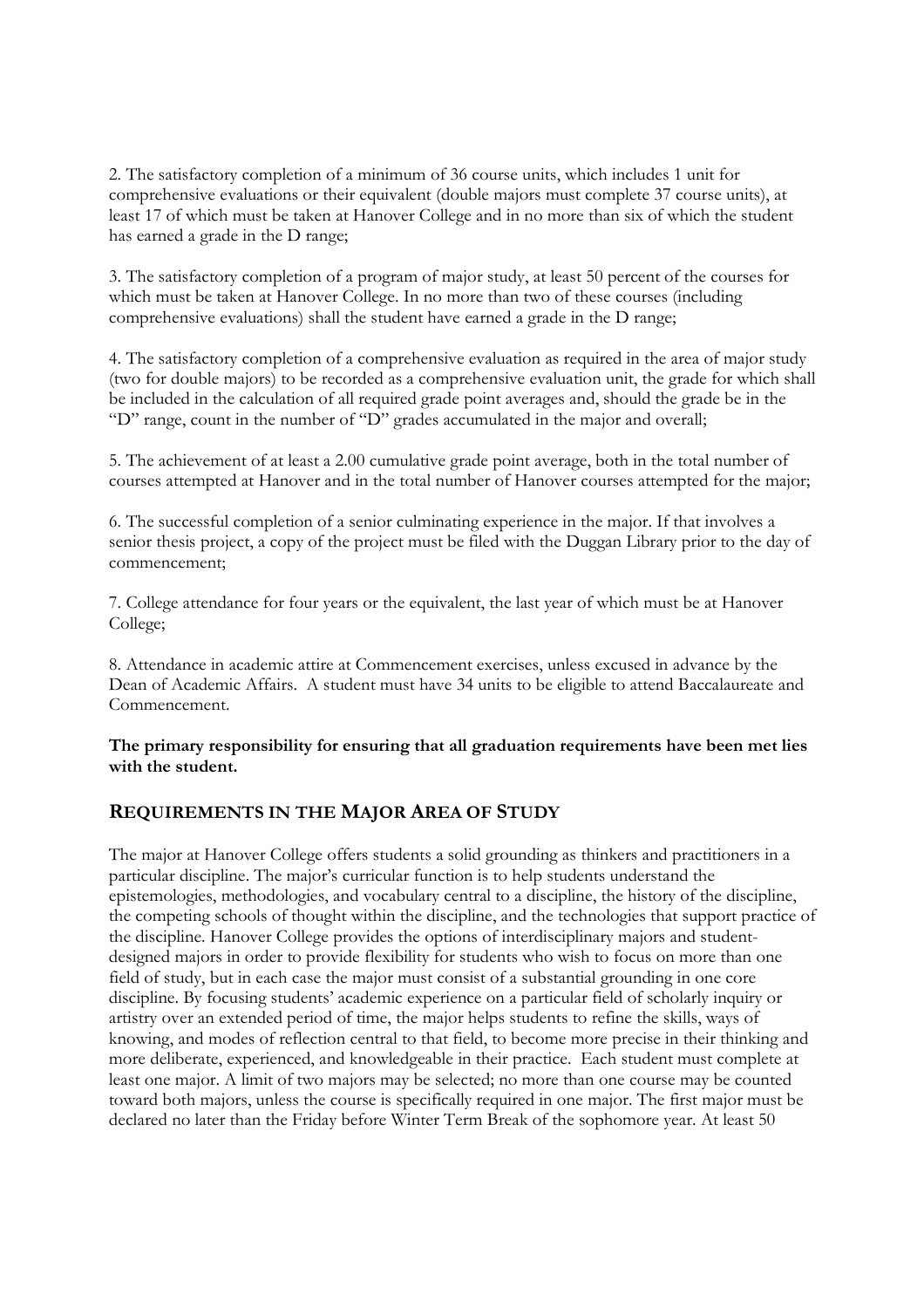percent of courses in a major area of study must be taken at Hanover College. Students must earn a minimum grade point average of 2.0 in their major courses, including any required cognate courses. No more than two courses, including the Comprehensive Examination, in which a student has earned a grade in the D range may be counted toward the fulfillment of a major (see section on Computation of Grade Point Averages).

All majors must, during their senior year, complete a senior culminating experience, which requires the integration or application of knowledge gained in courses related to the major. A senior thesis, an internship, or a specific course fulfills this requirement, depending on the major. See the section on Academic Programs for the specific requirements of each major.

Each major also requires a comprehensive evaluation in the senior year. Departments provide advance information to students of the nature of the evaluation and shall offer appropriate support for students preparing for the evaluation. The comprehensive evaluation is graded and the grade is noted on the transcript. The comprehensive evaluation carries the weight of a full course unit for purposes of calculating grade point averages, although it is not considered a course for purposes of determining full or part-time enrollment. Students who fail to achieve the level of performance deemed satisfactory by the department shall be given the opportunity to be re-evaluated once before their scheduled graduation date. Students who fail the second evaluation may petition the Student Academic Assistance Committee for permission to be evaluated for a third and final time. If the petition is granted, a period of at least 12 weeks must intervene between the second and third evaluations, and in no case shall the third evaluation be administered before the date on which the student was originally scheduled to graduate.

Students completing two majors must complete a culminating experience and a comprehensive evaluation in each major.

Majors are offered in Art (History, Studio), Biology, Chemistry, Classical Studies, Communication, Computer Science, Cultural Anthropology, Economics, Elementary Education, English, Environmental Science, French, Geology, German, Health and Movement Studies, History, International Studies, Kinesiology and Integrative Physiology, Mathematics, Medieval-Renaissance Studies, Music, Philosophy, Physics, Political Science, Psychology, Sociology, Spanish, Theatre, and Theological Studies.

## **SELF-DESIGNED INTERDISCIPLINARY MAJOR**

Hanover students may choose to create a self-designed interdisciplinary major that joins **two or more liberal arts disciplines** in the analysis of a specific set of questions. (Given the intellectual challenges of a self-designed interdisciplinary major, a student ordinarily must have a cumulative grade point average of 2.75 or higher.) Students planning a self-designed major should make suitable arrangements early enough in their college career so that they can write a proposal and file for the major by February of their sophomore year. To initiate a self-designed major, a student will develop a tentative set of courses for the major. As with other interdisciplinary majors, the student must design a major that has a central disciplinary core and methodology. The student should approach a faculty member who teaches in the core discipline (or the division coordinator for the core discipline) with whom to discuss the proposed major. The student, faculty member, and division coordinator will discuss the proposal and possible faculty members to serve on an advisory committee. After discussion and consultation, the division coordinator will appoint a faculty advisor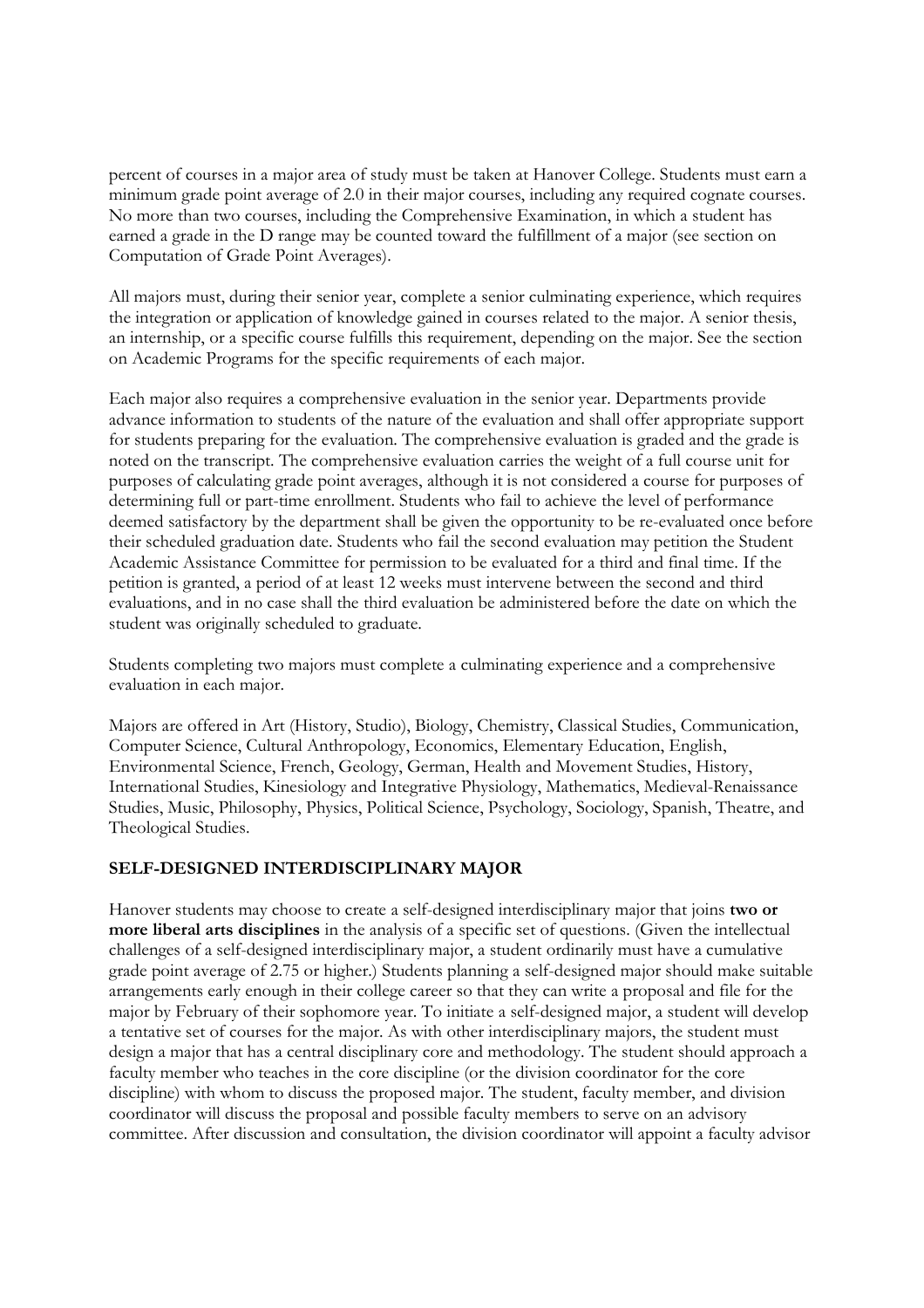and two additional faculty members from disciplines included in the major to serve on the faculty advisory committee. The student and faculty advisory committee will discuss and, if necessary, revise the proposed set of courses. The student will then write a proposal for the self-designed major. This proposal must:

- 1. Suggest a name for the proposed major;
- 2. Include a rationale for the planned major course of study, a statement of the student's curricular objectives, including competencies to be developed, the core questions that are to be explored, a clearly defined link between the disciplines involved, a statement explaining why this major is in the spirit of the **liberal arts** (and not occupational training), and the rationale for the courses that are included in the program of study;
- 3. Provide a plan of study that includes:
	- coursework dealing with the *epistemology* and the *theory* (or abstract conceptualization) within one of the disciplines;
	- a total of between ten and thirteen courses (alternative courses developing similar competencies can be suggested, such as ECO 113 **or** ECO 114);
	- at least six courses above the introductory level unless the faculty advisory committee recognizes a compelling reason why this is not feasible;
	- an indication of the discipline in which the student expects to do the senior thesis culminating experience (the senior thesis should normally be in the core discipline);
	- and, a comprehensive examination to be taken during the student's senior year.

4. Include a copy of the student's transcript.

After the proposal is completed and signed by the three faculty members on the advisory committee, the proposal is to be submitted to the division coordinator for approval. The division coordinator will then forward the proposal to the Curriculum Committee for final approval.

Once the Curriculum Committee approves a proposal, it will serve as the student's course of study. The faculty advisory committee members and the Student Academic Assistance Committee must approve any variance in coursework.

## **OPPORTUNITY FOR A MINOR**

The College offers, but does not require students to elect, minor programs. Each student may declare one or two minors in fields of special interest. At least 50 percent of courses in a minor area of study must be taken at Hanover College. Minors are offered in the following disciplines: Anthropology, Art (History, Studio), Asian Studies, Biochemistry, Biology, Chemistry, Classics, Communication, Computer Science, Creative Writing, Economics, English, Environmental Science,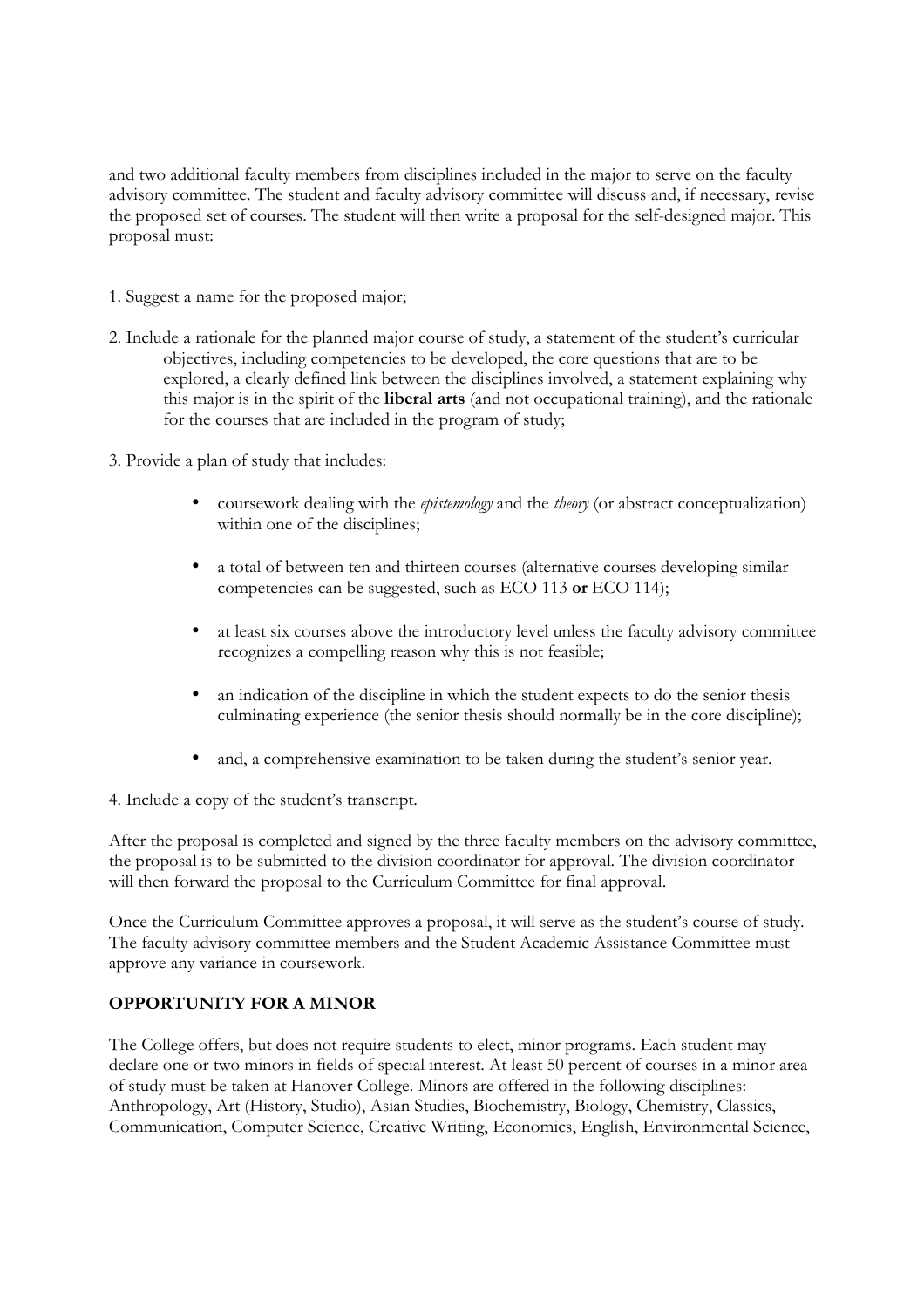Film Studies, French, Geology, Gender Studies, German, Greek, History, International Studies, Journalism, Kinesiology and Integrative Physiology, Latin, Mathematics, Music, Philosophy, Physics, Political Science, Psychology, Sociology, Spanish, Theatre, Theological Studies and World Religions.

A student may not elect a minor in the discipline in which he or she is majoring. A minor must be formally declared prior to the student's graduation. A minimum cumulative grade-point average of 2.00 in the courses satisfying the minor must be achieved in order for the minor to be designated officially on the student's records. Except for minor courses specifically required for the student's major, no more than one course may be counted toward both a major and a minor or toward two majors or two minors.

## **OPPORTUNITIES FOR CREDIT**

## **Advanced Placement Credit**

Advanced Placement courses taken in high school under the College Entrance Examination Board program will be recognized as follows: (a) If a student has earned a 4 or 5 in an Advanced Placement course, full credit will be given, provided the course meets relevant Hanover College prerequisite and graduation requirements. (b) If a student has earned a 3 in an Advanced Placement course, the decision as to acceptance for credit will lie with the department concerned, which may read and evaluate the student's Advanced Placement course examination. It is the student's responsibility to present his or her case to the department.

#### **By-Pass Credit**

Students may enroll in an advanced course at Hanover without the necessary prerequisites if they can demonstrate their competence to the academic department involved. Students so enrolled in an advanced course may be awarded credit for one, but no more than one, of the bypassed prerequisite course(s), providing the student earns a grade of B or better in the advanced course and the department has adopted this policy. See departmental descriptions for specifics. No credit will be awarded, however, for course work that is required for admission to the College.

#### **Dual Credit**

Hanover College will accept dual-credit courses as elective transfer credits upon request by the student entering the College. The courses may be used to satisfy LADR requirements when deemed equivalent or suitable. The courses may also satisfy requirements within a major or minor with departmental approval.

#### **International Baccalaureate Credit**

Credit is granted for courses taken on the Higher Level under the International Baccalaureate program provided that the student earns a score of 5 or above on the qualifying exam. Both credit and satisfactory completion of the LADR requirement will be awarded. Courses that are not equivalent to LADR or major courses may earn elective credit. No credit will be awarded for courses taken on the Standard level.

## **Transfer Credit**

Courses of the type offered by Hanover College, but completed at other accredited academic institutions, may be accepted for credit at Hanover. Transfer credits are applied toward the total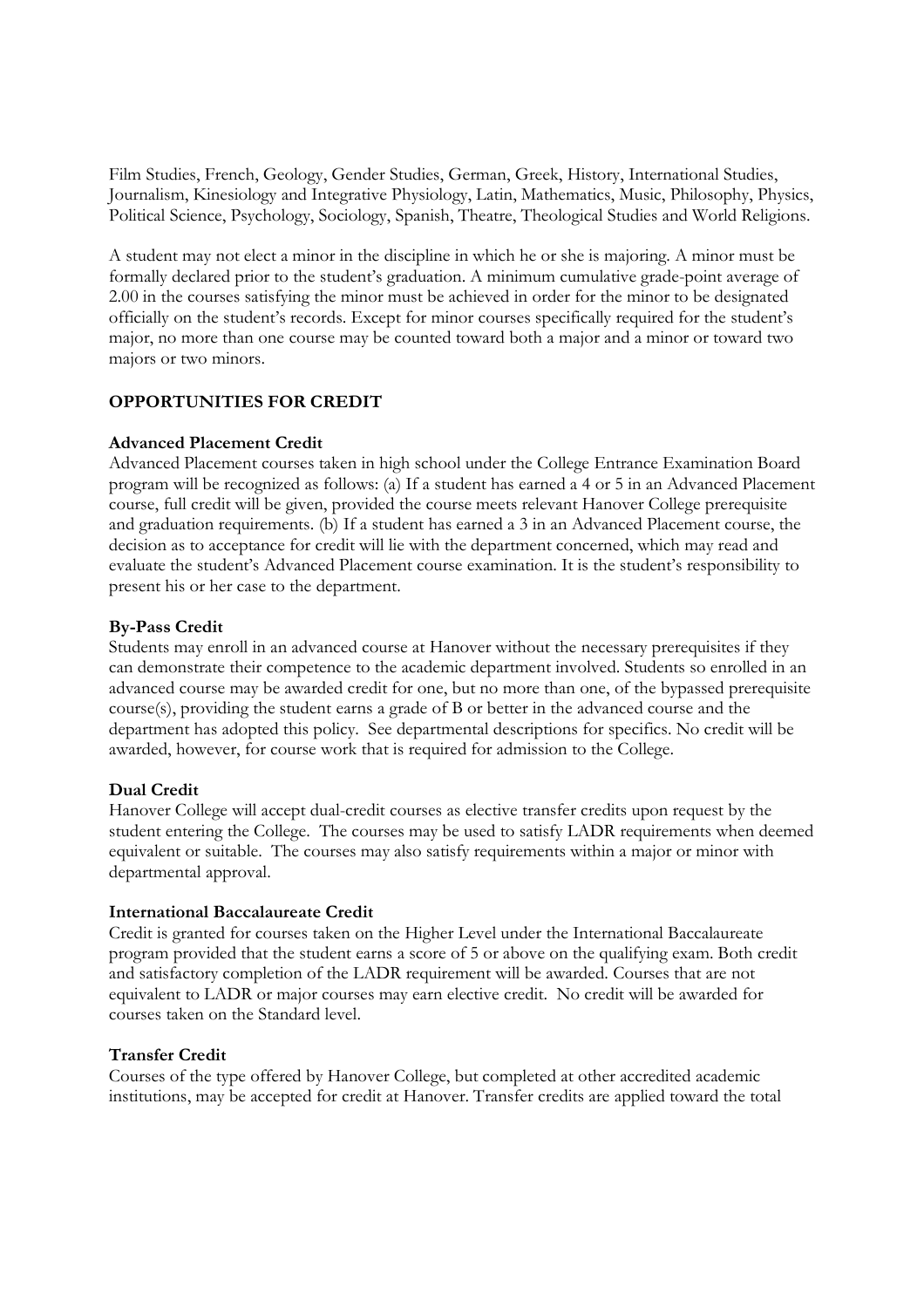number of course units required for graduation and may, in some cases, be used to satisfy requirements for the liberal arts degree, major, or minor program.

The determination of the acceptability of courses for transfer to Hanover and of their suitability for satisfying liberal arts degree or major requirements is the responsibility of the Registrar and finally of the Faculty of the College. Students have responsibility for collecting and presenting the documentation (course records, syllabi, etc.) necessary to the making of informed transfer credit decisions by the Registrar and/or appropriate faculty members.

Transfer credit will be identified on the student's Hanover transcript with a notation designating the institution at which the credit was earned and the total number of credits transferred. Grades earned in courses transferred for credit will not be included in the calculation of any grade point averages at Hanover unless specifically authorized by the Faculty, as in the case of affiliated Off-Campus Study Programs.

Students currently enrolled at Hanover College who wish to receive transfer credit for courses taken at other academic institutions (for example, in summer school programs) should secure approval from their faculty advisor and the Registrar before taking the course. Without prior approval, no assurance of transfer credit can be made.

Hanover College grants transfer credit for courses (including "dual credit" courses) completed at other institutions under the following conditions:

1) The transferring institution must be fully accredited by The Higher Learning Commission (North Central Association of Colleges and Universities) or a similar regional accrediting agency.

2) The course work must be representative of "The Liberal Arts." Course work taken at other Liberal Arts Colleges or at Colleges of Arts and Sciences at Universities is generally acceptable.

3) The course work must have received a grade of C- or better or the equivalent.

For the purposes of transferring courses to Hanover, the conversion rate of semester hours or quarter hours to Hanover units is:

> 3 or 4 semester hours course = 1 Hanover unit 2 semester hours  $= 5$  Hanover unit 1 semester hour = .25 Hanover unit 5 or 6 quarter hours course = 1 Hanover unit 4 quarter hours = .666 Hanover unit 3 quarter hours = .5 Hanover unit 2 quarter hours = .33 Hanover unit 1 quarter hour = .166 Hanover unit

Courses taken at affiliated Off-Campus Study Programs will receive Hanover College units of credit for satisfactory completion of work and will count toward calculation of grade point averages.

For purposes of transferring a Hanover course to another institution, the official conversion rate is 1 unit  $=$  4 semester hours or 6 quarter hours.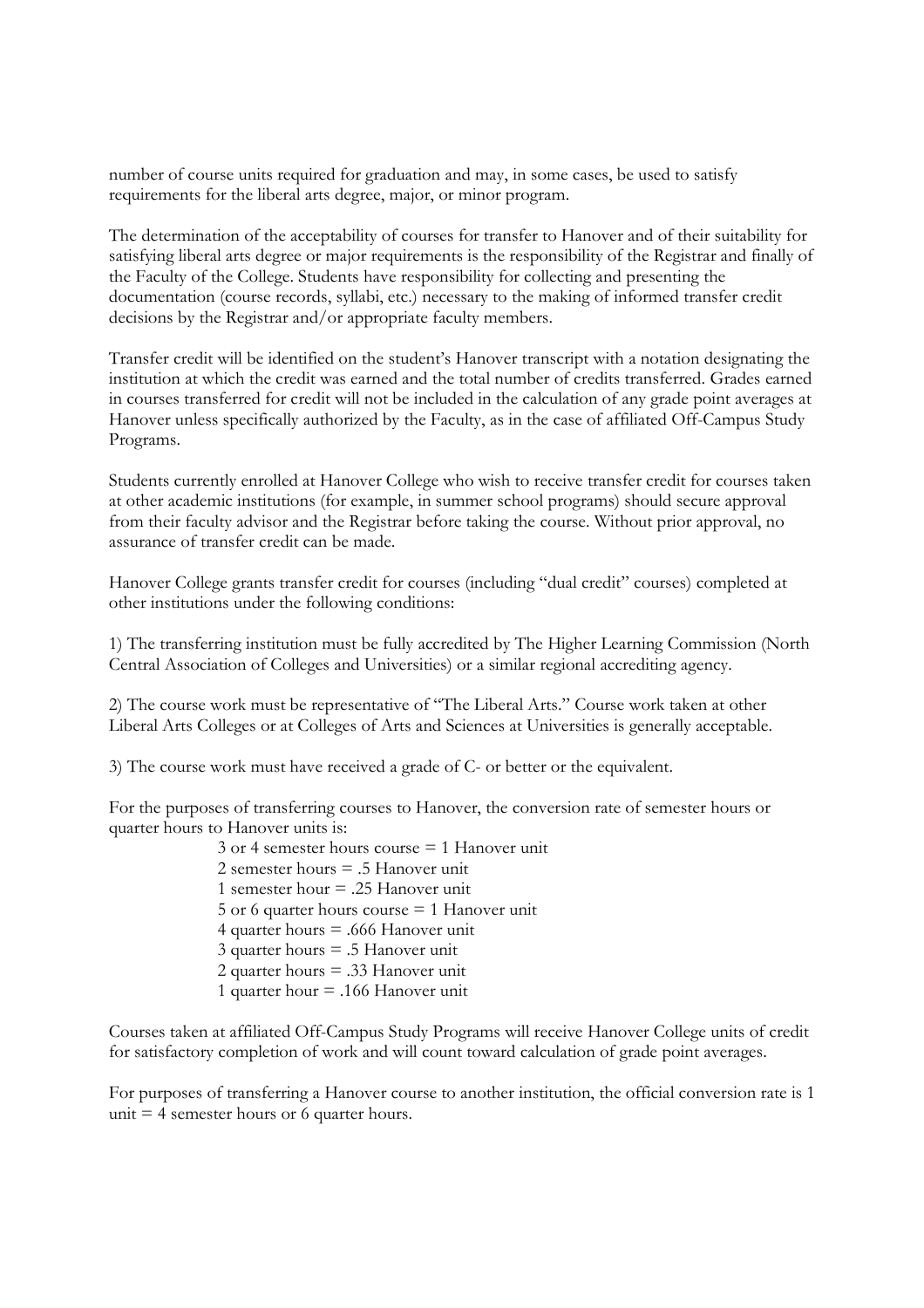#### **COURSE REGULATIONS**

#### **A. Course Load and Enrollment Status**

1. **Normal load.** Normal load during the Fall and Winter Terms is four course units, and it is one course unit during the Spring Term. Health and Fitness activity courses and music courses may be taken in addition to the standard course load in any term. Programs with up to 5.25 course units during the Fall or Winter Terms and with up to 1.25 units during the Spring Term will be accepted with the approval of the student's advisor, provided the student is not currently on academic probation. Programs in excess of 4.50 units during the Fall and 5.50 units during the combined Winter and Spring Terms will be subject to additional tuition charges.

2. **Full-time status.** In order to be classified as a full-time, continuing student, a student must be enrolled in at least three course units exclusive of comprehensive evaluations during the Fall Term and in at least four course units exclusive of comprehensive evaluations and Cultural events during the combined Winter and Spring Terms. Full-time for Spring Term is one unit.

3. **Withdrawn status.** Except in instances in which a student is studying off campus with the approval of the College, a student shall be considered to have withdrawn from the College whenever he or she withdraws from all courses or fails to enroll in any courses during either the Fall or Winter Terms. Students who have withdrawn, but wish to return to the College, must request an Application for Readmission from the Registrar's Office.

#### **B. Enrollment in Courses**

1. **Enrollment deadline.** Students will not be allowed to enter a course later than the fifth day of the Fall or Winter Terms or after the second day of Spring Term without special permission of the instructor and the Registrar.

2. **Enrollment in 100-level courses.** Junior and senior students may enroll in freshman-level courses (courses numbered 100) that satisfy general degree requirements under any one of the following conditions: (a) The enrollment is necessary to satisfy a specific degree requirement, because another option at the 200 or 300 level is not possible; (b) The enrollment is necessary in order to meet a specific requirement for the student's major and/or teacher certification program; (c) The enrollment constitutes a 'repeat' of a previously taken course under the terms and conditions prescribed by faculty regulations. In all other instances, juniors and seniors may enroll in freshman level courses only if they obtain the permission of the instructor and the approval of the faculty advisor. Instructors and advisors must recognize that such enrollments will be above and beyond those necessary to accommodate first-year and sophomore students seeking to enroll in these courses.

3. **Pass-fail option.** Juniors and seniors may select up to one elective course unit in the Fall and Winter Terms, to be graded on a Pass (C- or better)/Fail (D+ or less) Option basis, provided at least three course units (not counting the senior comprehensive examination) that term are in courses with regular grading status. The Pass-Fail Option must be declared no later than the last day of the drop/add period of the term in which the course is taken. Courses meeting College liberal arts degree or major or minor requirements, and courses in the department of the major or minor, may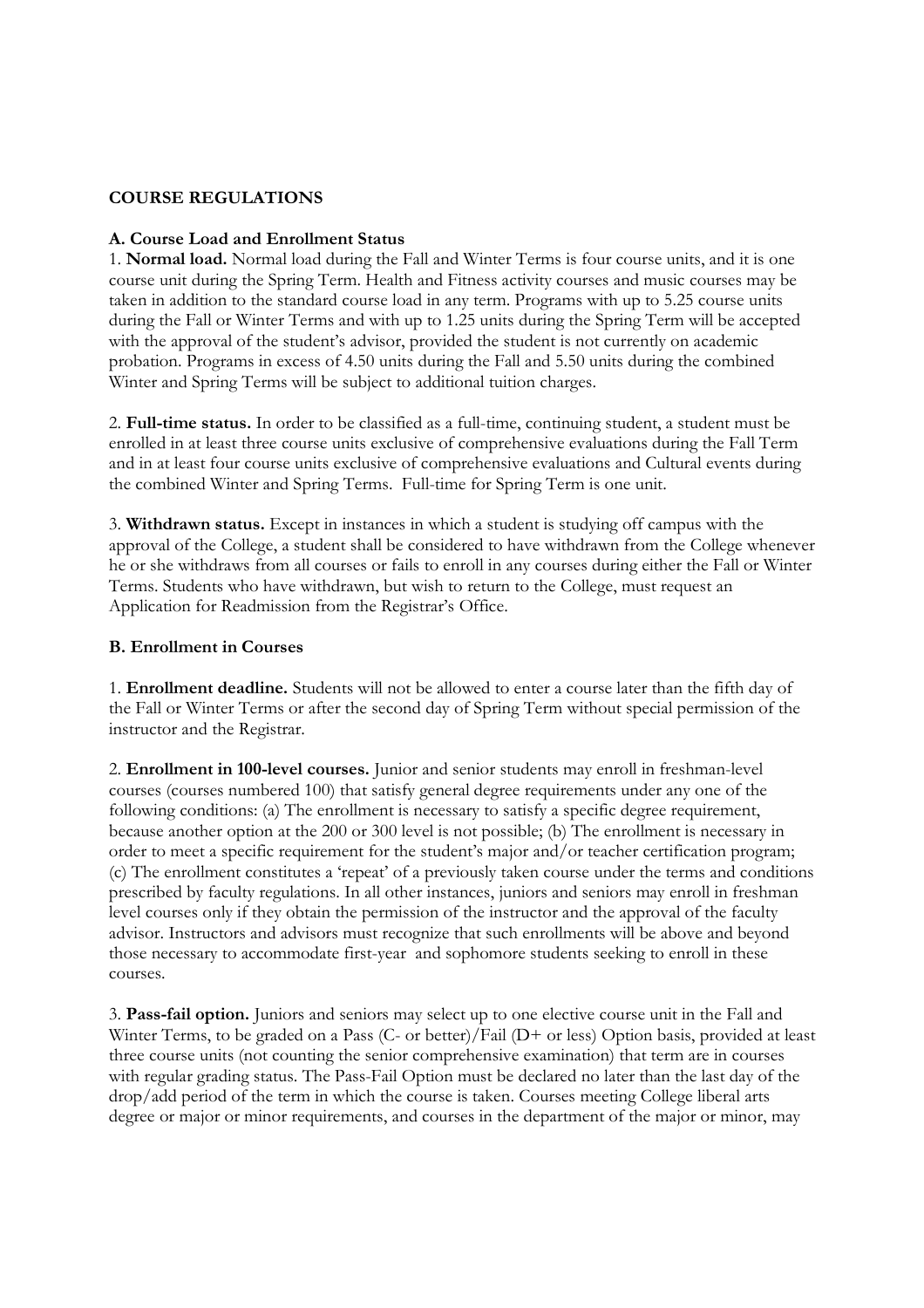not be taken with a Pass-Fail Option status. Once a student has satisfied a particular degree requirement, other courses which satisfy that requirement may be taken on a Pass-Fail Option basis.

4. **Repeating courses.** Students may repeat courses provided they obtain the approval of their advisor. A maximum of one course unit will be used for all attempts, and the grade for the most recent attempt will replace the earlier grade in calculating the cumulative grade point average. The transcript will show all attempted courses. For the purposes of this regulation, a course may be "repeated" either by completing the same course a second time or by completing a course in the same department that has been accepted by that department (with the concurrence of the Curriculum Committee) as covering the essential content of the original course.

5. **Senior thesis.** A student may enroll in two Senior thesis courses during the same term only with the permission of the Student Academic Assistance Committee.

6. **Auditing courses.** A course which is audited receives no credit and may not be counted toward satisfying the liberal arts degree requirements nor the major or minor.

The last day to change enrollment status from audit to credit is the last day of the drop/add period for the term in which the course will be taken. The last day to change from credit to audit status is the last day of the discretionary withdrawal period in the term in which the course will be taken (the discretionary withdrawal period is the first eight weeks of a term).

A request to audit a course must be approved by the instructor of the course and the student's advisor. The student should confirm what the instructor's expectations are for auditing the course, and it is the student's responsibility to fulfill those requirements for a satisfactory audit. The course will appear on the student's transcript, and bear the letter "AU" to indicate that the course was taken as an audit or "U to indicate unsatisfactory completion of the audit. A student may audit a course during Spring Term provided the student is enrolled in a 1 unit course and all other criteria for auditing, as defined in this section, are met. Additional tuition charges may apply. See Tuition and Fees Section.

## **C. Withdrawal from Courses**

1. **Withdrawal from one course.** Students wishing to withdraw from a single course may do so without academic penalty, provided that such withdrawal: (a) takes place by the end of the eighth week of a Fall or Winter Term or by the end of the second week of a Spring Term course; (b) does not have the effect of reducing a fulltime student's load below that necessary to maintain full-time status; (c) does not preclude a student from fulfilling a general degree requirement within the prescribed time. A grade of "W" for that course will be entered on the student's record.

2. **Withdrawal from more than one course.** Students wishing to withdraw from more than one course during a given term, or to withdraw from a single course in circumstances which do not meet the requirements set forth under rule 1 above, may do so without academic penalty only after conferring with their instructor(s) and faculty advisor and only with the approval of the Registrar. Such withdrawal may be authorized because of a personal medical problem, a disabling family situation or a problem outside the control of the student. A grade of "W" for that course or courses will be entered on the student's record.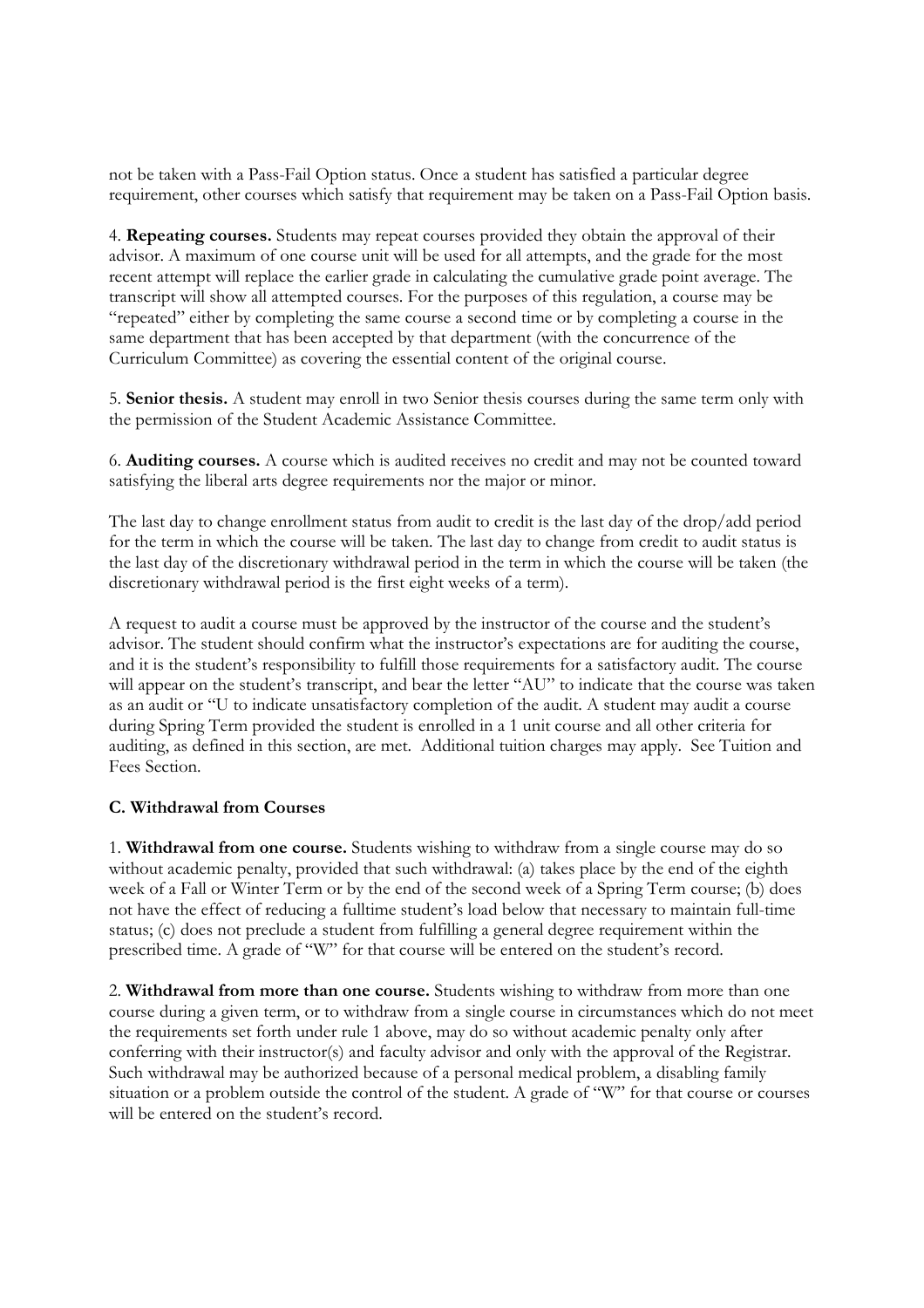3. **Withdrawal from the College.** Students wishing to withdraw from the College may do so without academic penalty prior to the end of the ninth week of the enrollment period. After this period, a student may withdraw from the College without penalty only with the prior approval of the Registrar. Such withdrawal may be authorized because of a personal medical problem, a disabling family situation or a problem outside the control of the student. A grade of "W" will be entered on the student's record for each course in which the student is then enrolled, and the student's academic status will remain as it was at the beginning of the term in which the withdrawal occurs.

4. **Withdrawal procedures.** A discretionary withdrawal form is available in the Registrar's Office. Failure to obtain the necessary approval for withdrawal from a course or from the College shall result in the filing of regular letter grades for all such courses, and the student shall remain subject to all regulations governing probation and dismissal.

5. **Dismissal from the College.** A student who is dismissed from the College during a term for non-academic reasons shall receive a "W" for all courses in which he or she is enrolled and the student's transcript shall carry the notation of "dismissed." If the student is subsequently readmitted to the College, the notation shall then be deleted from the transcript.

## **D. Attendance and Classroom Discipline**

Students are expected to be regular and punctual in their attendance at class and in the fulfillment of their other academic obligations, including those which are conducted on days immediately preceding or following a college recess. They are likewise expected to conduct themselves in a manner that is conducive to their own learning experience and that of their classmates.

Instructors have the authority to establish their own standards for attendance and other classroom behaviors, and to enforce these standards with appropriate disciplinary action, up to and including the removal of a student from the course, provided such standards and actions are consistent with existing faculty regulations. In exercising this authority, instructors should recognize and make due allowance for instances in which a student's failure to fulfill academic obligations is a consequence of circumstances beyond the student's control.

In instances when an instructor acts to remove a student from a course, the instructor should inform the student in writing of the intended action and notify the Registrar of the appropriate grade to be entered on the student's academic record. In this, as in all manners of academic discipline, students have the right to appeal the instructor's action to the Division Coordinator.

While instructors should attempt to honor the requests of their colleagues for students to be released from classroom obligations in order to participate in authorized course activities and other college programs, the instructor is the final determiner of whether such absences shall be excused.

#### **E. Final Examinations**

1. The faculty has mandated that no examinations in courses can be given during the last week of classes in order to allow students to complete other work and prepare for final quizzes, lab tests in science courses, or examinations in any course for which a final examination period has not been scheduled (such as activities courses in physical education or music lessons).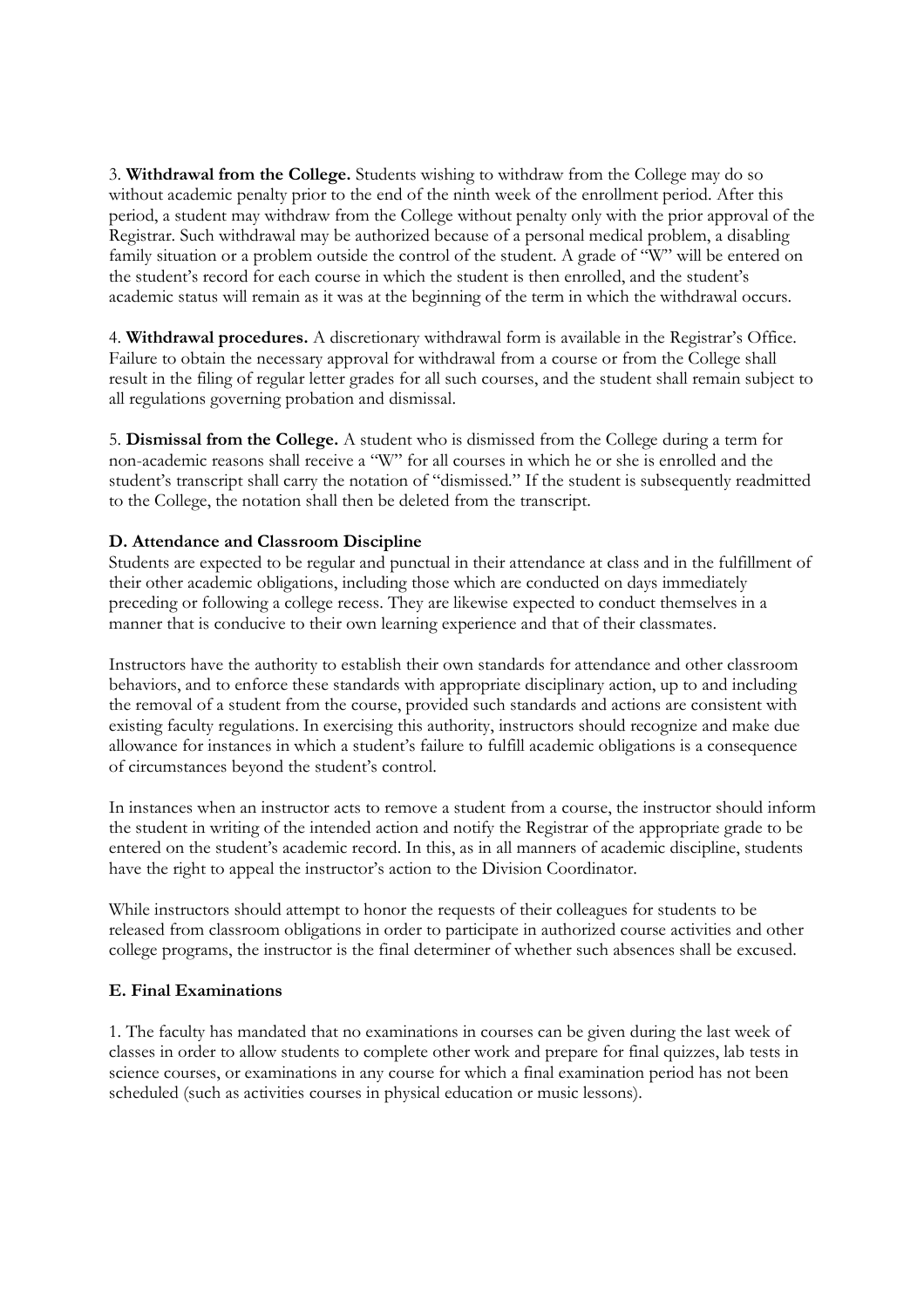2. Final examinations must be given at the time and place identified on the final examination schedule published by the Registrar, unless a change has been approved in advance by the Dean of Academic Affairs. The convenience of travel arrangements is not generally considered legitimate grounds for the granting of such a change, and students should not make travel plans that may interfere with their final examination obligations.

3. In cases of a family emergency or similar exceptional circumstances, an instructor may allow a student to take the final examination in advance of the time at which it is scheduled to be given.

4. College policy will be that no student will be required to have three final exams on one day, but a student may do so if he or she chooses. If a student having three final exams scheduled on one day wishes to avoid the situation then it is the student's duty to bring this matter to the attention of his or her professors. Thereafter, the professors in consultation will alleviate the burden by determining which exam will be rescheduled.

## **WAIVING OF REQUIREMENTS AND REGULATIONS**

When circumstances warrant, students may seek modification of, or exemption from, one or more of the curricular requirements, course regulations, or academic policies set forth above. Petitions for such modifications must be submitted to the Student Academic Assistance Committee. The petition should (1) identify the requirement, regulation, or policy in question, (2) state the particular modification or exemption which is being sought, and (3) set forth the specific grounds and circumstances which justify the granting of the petition. Petition forms are available in, and should be returned to, the Registrar's Office.

## **GRADING POLICIES**

Students receive an electronic grade report for each of the three terms, but there are only two grading periods for purposes of calculating grade point averages. The first grading period coincides with the Fall Term enrollment period, and is called the Fall Grading Period. The second grading period combines the Winter and Spring enrollment periods into a single grading period called the Winter/Spring Grading Period. Thus, a student will have a term grade point average for the Fall Term and one for the Winter/ Spring Term.

#### **A. Grade Classifications**

The following grades carry the following weights in the computation of grade point averages:

| А    | 4.0  | exceptional, excellent in all respects                |
|------|------|-------------------------------------------------------|
| $A-$ | 3.67 |                                                       |
| $B+$ | 3.33 |                                                       |
| В    | 3.0  | good                                                  |
| $B-$ | 2.67 |                                                       |
| $C+$ | 2.33 |                                                       |
| C    | 2.0  | satisfactory                                          |
| $C-$ | 1.67 |                                                       |
| $D+$ | 1.33 |                                                       |
| D    | 1.0  | passing but unsatisfactory in some important respects |
|      |      |                                                       |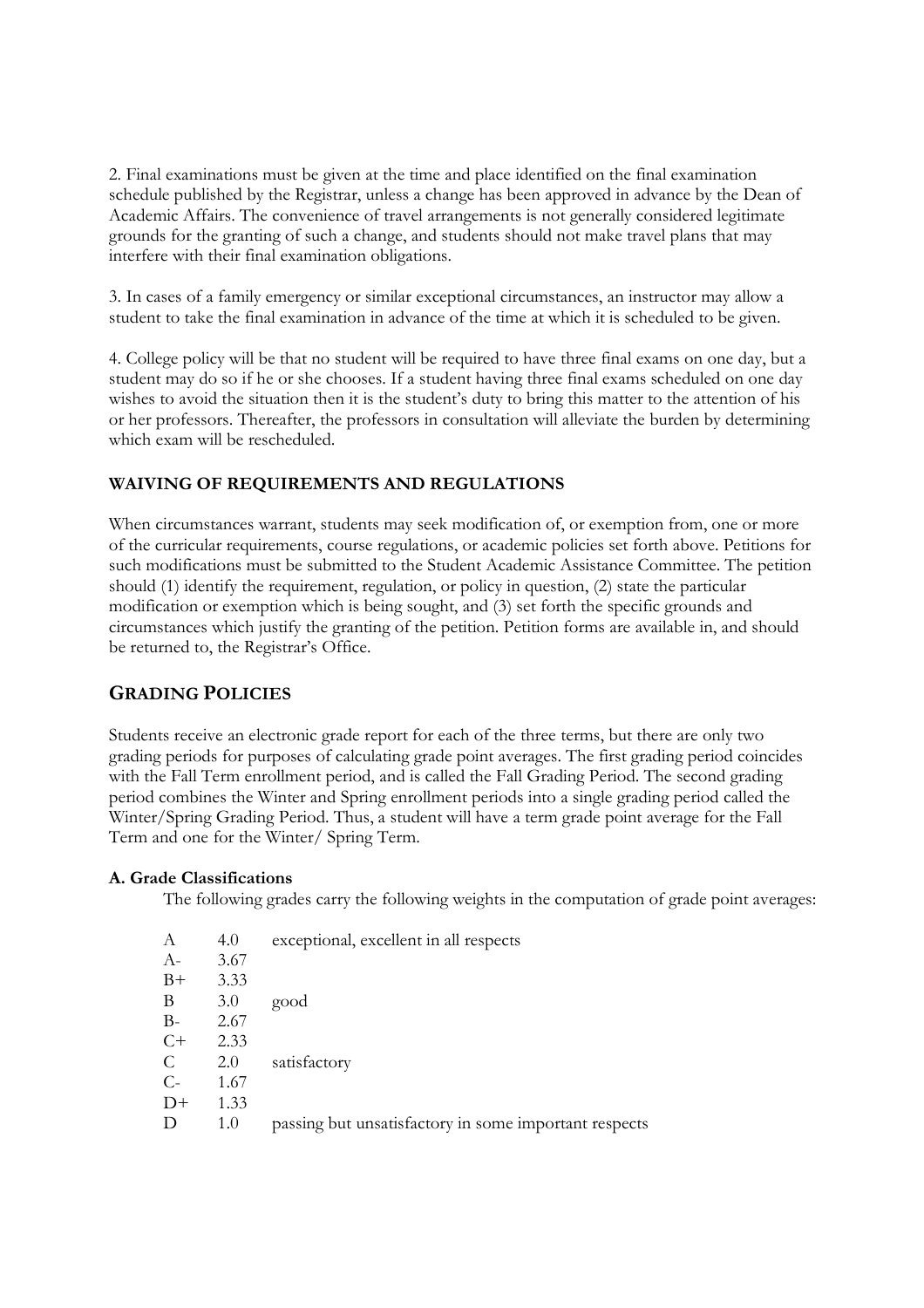| D-        | 0.67                                                                             |  |
|-----------|----------------------------------------------------------------------------------|--|
| F         | failure<br>$0.0^{\circ}$                                                         |  |
| FN        | flagrant neglect, failure to meet the most basic obligations<br>0.0 <sub>1</sub> |  |
|           | incomplete                                                                       |  |
| AU        | audit without credit                                                             |  |
| <b>CR</b> | credit, no grade given                                                           |  |
| R         | course repeated at a later date for another grade                                |  |
| S         | pass (C- or better) in a pass-fail course                                        |  |
| U         | fail $(D+$ or less) in a pass-fail course                                        |  |
| W         | withdrawal                                                                       |  |
|           | deferred grade                                                                   |  |

## **B. Computation of Grade Point Averages**

1. The computation of the grade point averages required for graduation from the College, completion of a major course of study, and receipt of graduation honors shall include only grades earned in courses offered by Hanover College, and taught by its instructors, as well as in affiliated Off-Campus Study Programs.

2. The computation of the grade point average in the major shall include the grades earned in all courses which have been identified, whether in the College catalog or by the department/committee administering the program, as required for and/or as eligible to be counted toward the major.

3. The grade earned on the comprehensive evaluation in the area of major study shall be included, with a weight of 1.0 course unit, in the computation of all required grade point averages.

## **C. Incompletes**

Under certain circumstances, students who find themselves unable to meet all requirements of a course within the time allotted for the term may petition the Registrar to be granted an extension or "Incomplete." The student should obtain the appropriate form from the Registrar's Office and consult with the instructor.

1. An Incomplete may be granted only upon the grounds of a personal medical problem, a disabling family situation, or other circumstances beyond a student's control, and must be approved by the Registrar prior to the end of the term.

2. The petition of the Incomplete must indicate whether or not the instructor supports the granting of the Incomplete and must specify the date recommended by the instructor (in consultation with the student) for completion of the work.

3. The date agreed upon for completion of the work should be as soon after the conclusion of the term in which the Incomplete is granted as is consistent with the individual circumstances of the student and with sound educational practice, but in no event shall it exceed the end of the sixth week of the following enrollment period (including the summer enrollment period).

4. When approved, an Incomplete authorizes the instructor to file a temporary grade of "I" for the student at the end of the term. At the end of the time specified for completion of the work, the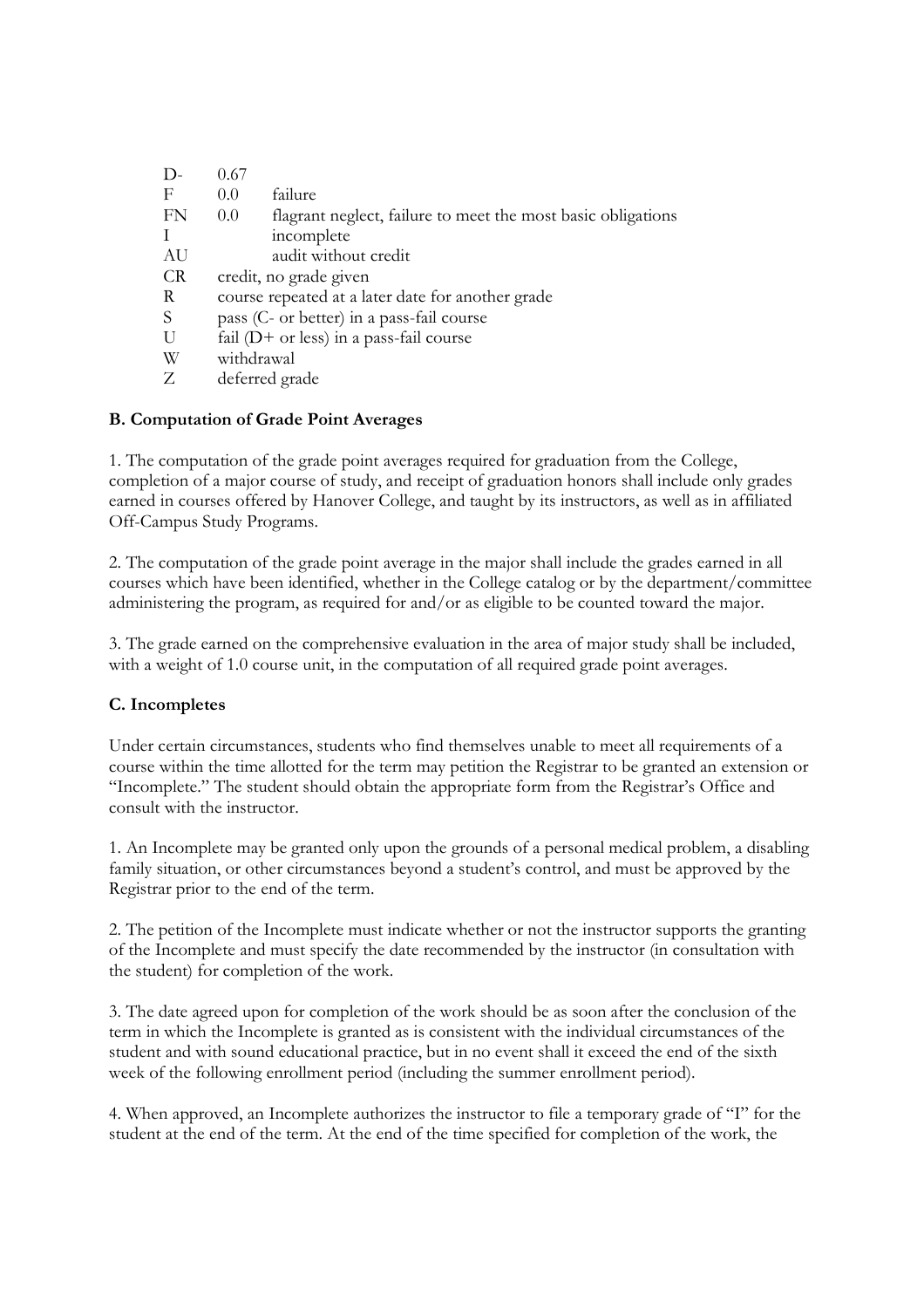instructor will evaluate the work that has been done and submit an appropriate course grade to the Registrar, who shall enter it in the student's record in place of the "I."

5. In the event that the student fails to complete the work in the time specified, a grade of "F" shall be entered for the course, unless the Registrar upon reviewing the case determines that the student be granted either a further extension of time or a withdrawal from the course.

#### **D. Z Grade**

 The Z grade is to be used under certain circumstances where a faculty member finds himself or herself unable to meet the deadline for submitting a grade for a given semester. In such cases the faculty member may submit a Z as a grade for a student.

 1. The Z grade must be converted to an appropriate final course grade as soon after the conclusion of the term in which the grade is granted as is consistent with the individual circumstances of the faculty member, but in no event shall it exceed the end of the second week of the following enrollment period (including the summer enrollment period).

 2. In the event that a faculty member cannot enter an appropriate final course grade in the time specified, a letter of notification must be submitted to the Registrar explaining why the Z grade was given and a date by which the final grade will be filed.

#### **D. Appeal of Grades**

A student who believes that the evaluation of his or her work by a faculty member is unfair or inaccurate shall be entitled to make an appeal, following the procedure outlined below:

1. The appeal must be initiated no later than 30 days after issuance of the official grade report. It is expected that the appeal procedures described below will be completed by the end of the seventh week of the next enrollment period.

2. The first stage of appeal should be made to the faculty member involved, with whom it is expected most cases will be resolved. During this conference, the student and the faculty member can review the procedure by which the evaluation was made and the basis upon which the grade was determined.

3. When an instructor agrees that an error in computation or judgment has been made, a Change of Grade form should be completed by the instructor, and then filed with the Registrar, who must approve the change

. 4. If the conference with the instructor does not satisfy the student, the student may appeal the grade to the Division Coordinator. The Division Coordinator will meet with the student, the faculty member, and, at the Division Coordinator's discretion, another member of the faculty, preferably a senior member or chair of the department. He or she may request an examination of all papers, records, and other information pertinent to the appeal. After deliberation, the Division Coordinator will render a decision and notify both the student and the faculty member of that decision.

5. If the decision is unacceptable to either the student or the instructor, either may appeal the case to the Dean of Academic Affairs. The decision of the Dean is final.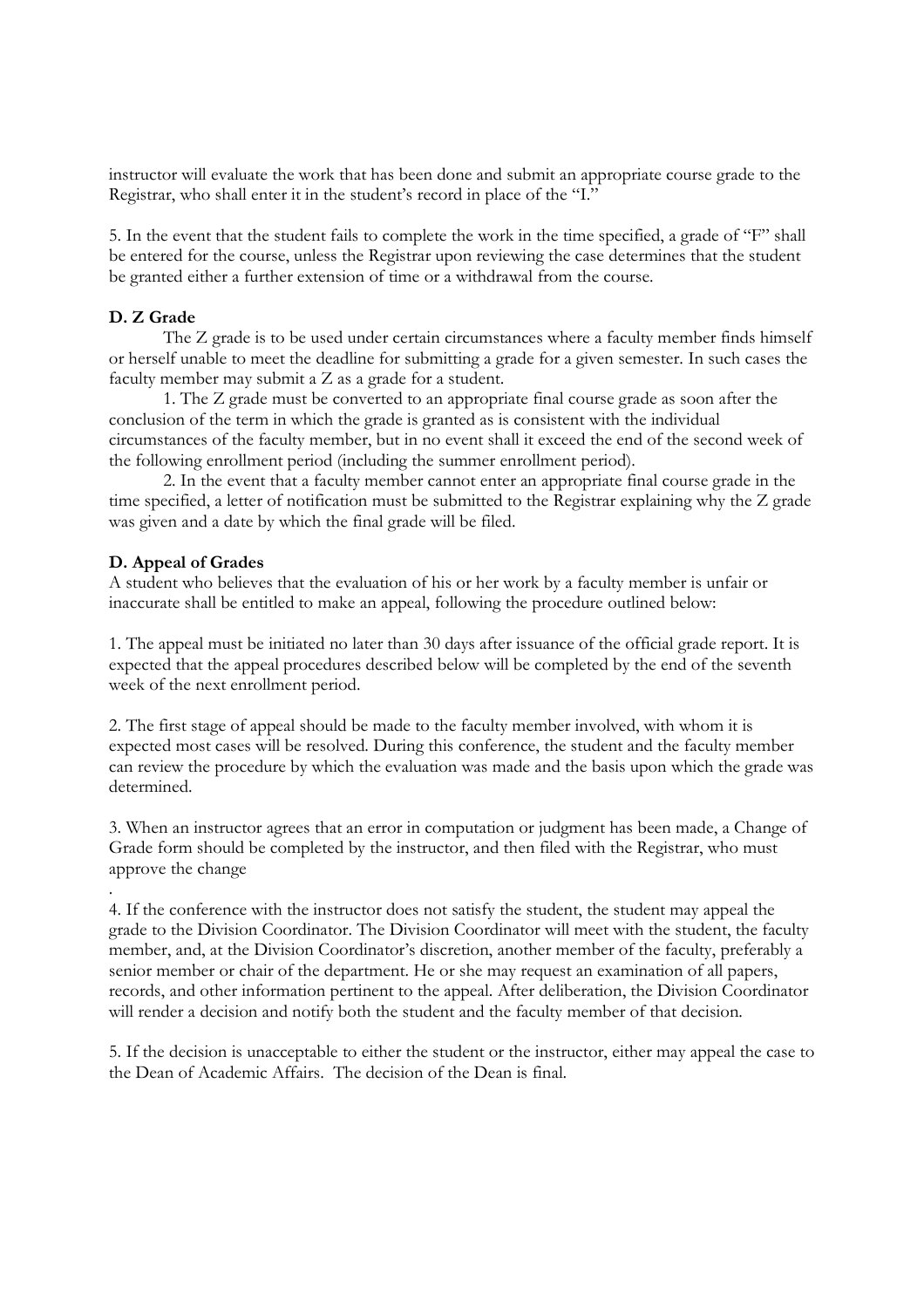## **ACADEMIC STANDING**

#### **A. Good Academic Standing**

Good academic standing is determined by a student's success in meeting the academic standards mandated by the faculty of the College. These standards are defined in terms of the grade point average. Students currently on academic probation are not regarded as being in good academic standing.

1. **Term GPA**. The minimum required grade point average for each enrollment period (term) is one in excess of 1.50.

2. **Cumulative GPA.** The minimum cumulative grade point average required of students is defined in terms of the total number of course units accumulated toward graduation by the end of an enrollment period. They are as follows:

a. For students with 1.0 to 4.9 course units, a GPA in excess of 1.50;

b. For students with 5.0 to 9.9 course units, a GPA of 1.75 or above;

c. For students with 10.0 to 14.9 course units, a GPA of 1.90 or above;

d. For students with 15.0 or more course units, a GPA of 2.00 or above.

#### **B. Academic Probation and Dismissal**

1. **Academic Probation.** At the end of any given enrollment period, a student will automatically be placed on academic probation under either one of the following circumstances: (a) the student earns a grade point average of 1.50 or less during the enrollment period; (b) the student fails to achieve the required minimum cumulative grade point average (see A.2 above). The probation status under (a) above may be waived by the Registrar for extenuating circumstances, provided the student's cumulative grade point average exceeds 2.0; to ensure being heard, a written appeal must be filed with the Registrar's Office within 10 days of the student's receipt of notification of probationary status.

2. **Academic Dismissal.** At the end of any given enrollment period, a student will automatically be dismissed from the College under any one of the following circumstances: (a) the student is currently on probation and fails to earn a grade point average of 2.0 or better for the enrollment period; (b) the student is currently on probation and fails to achieve the required minimum cumulative grade point average (see A.2 above); (c) the student, whether currently on probation or not, earns a grade point average of 1.0 or less for the enrollment period.

3. **Appeal of Dismissal.** A dismissed student may petition the Student Academic Assistance Committee for reinstatement on the basis of a pattern of improving performance or extenuating circumstances. To ensure being heard, a written appeal must be filed with the Registrar's Office within the time period stated in the notification of dismissal.

4. **Readmission after Dismissal.** Students who are dismissed are normally eligible to apply for readmission after a period of one year. Readmission is not automatic and will depend upon demonstrated productive activity in the interim. Under unusual circumstances, such as exceptional achievement, a student may appeal for readmission after a period of less than one year. A student desiring readmission should apply by requesting an Application for Readmission from the Registrar's Office.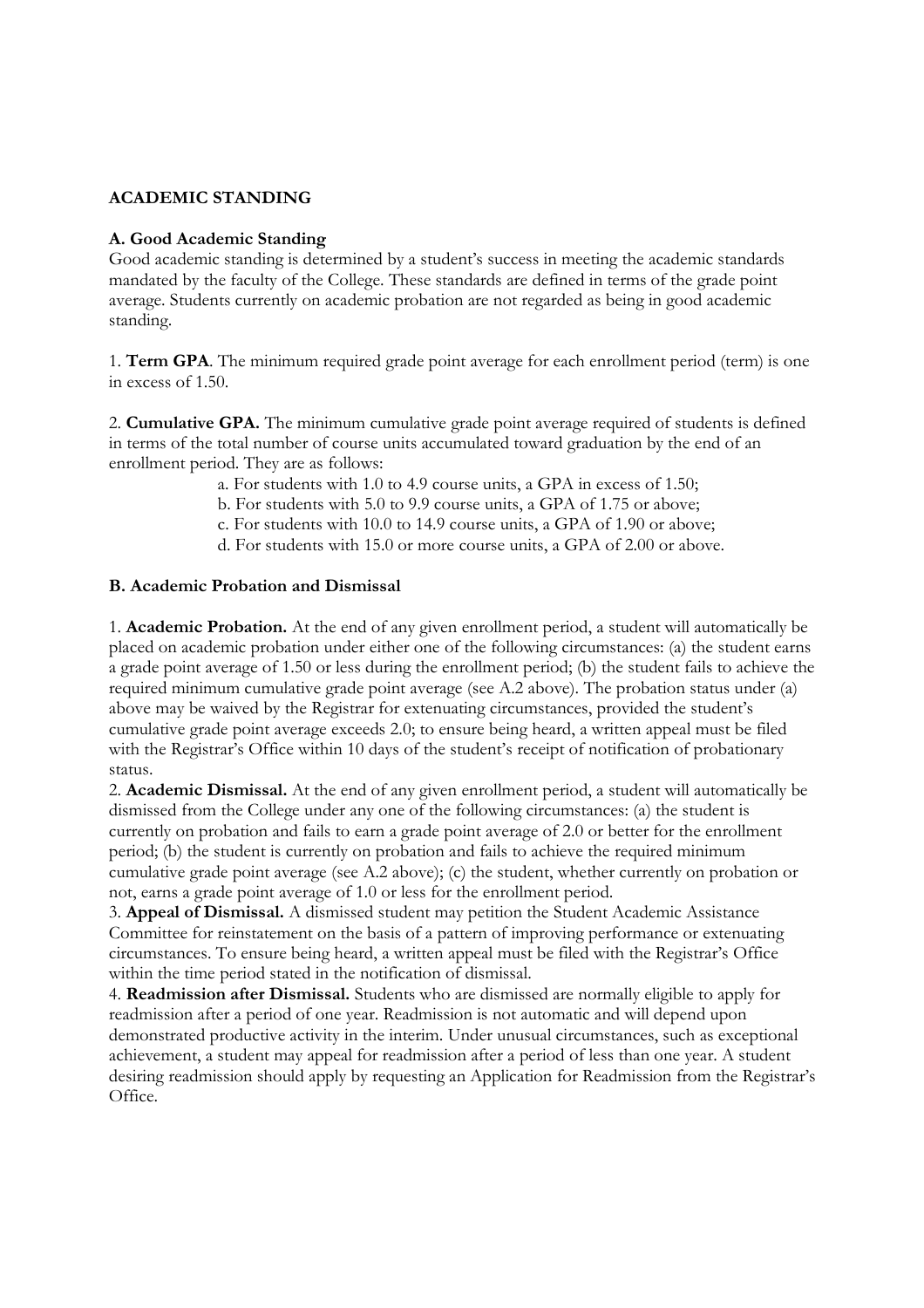## **ACADEMIC DISHONESTY**

The faculty of the College has adopted the following policies governing the identification of academically dishonest procedures on the part of students and the disciplinary actions appropriate to and/or prescribed for them.

## **A. Academic Dishonesty Defined**

An academically dishonest act is defined as "any action with the intent to deceive in order to gain an unfair advantage." Such procedures as the following are academically dishonest:

1. The use by a student of material from published or unpublished sources without acknowledging those sources (see the faculty statement on "The Use of Source Materials");

2. Submitting to a course, without acknowledgment, a paper that has been written in whole or in part by another person;

3. Copying answers written by another student for a quiz, examination, or other assignment;

4. "Collaborative" efforts in which students write together papers or portions of papers or other assignments and submit them to their instructors without acknowledging that collaboration;

5. The submission of the same paper, or substantially the same paper, by a student to two different courses without prior consultation with the instructors involved;

6. The falsification of documentation for a paper;

7. The falsifying of data for a laboratory assignment;

8. Any other procedure which involves the intent to deceive in order to obtain an unfair advantage, including the knowing and willing assistance of others in the practice of academically dishonest procedures.

## **B. Penalties for Academic Dishonesty**

1. The Faculty recognizes that students, in performing their academic duties, may engage in procedures, such as faulty or inadequate documentation, which are not the result of dishonesty, but derived from carelessness, confusion, lack of attention, etc. Such procedures are academically unacceptable, and an instructor should, at his or her own discretion, penalize a student for employing them.

2. However, when a student submits a paper, an examination, or any other assignment that is substantially the result of an academically dishonest procedure, the student shall receive a "0" for the paper, examination, or assignment, and his or her grade for the course shall be lowered not less than one letter grade.

3. An instructor should not assess a penalty for an academically dishonest procedure until he or she has made a thorough investigation of the matter and, if possible, conferred with the student or students in question.

4. Should a student who has already been penalized for an academically dishonest procedure commit a second offense in the same course, he or she shall receive a grade of "F" for the course and shall be removed from it. A student in such a situation shall not be permitted a discretionary withdrawal from the course in question.

5. Instructors who take disciplinary action against students are required to file a written report of each such instance and of the action taken with the chair of the Student Academic Assistance Committee. As in all other instances of evaluations made and grades assigned by instructors, students have the right of appeal (see section on Appeal of Grades).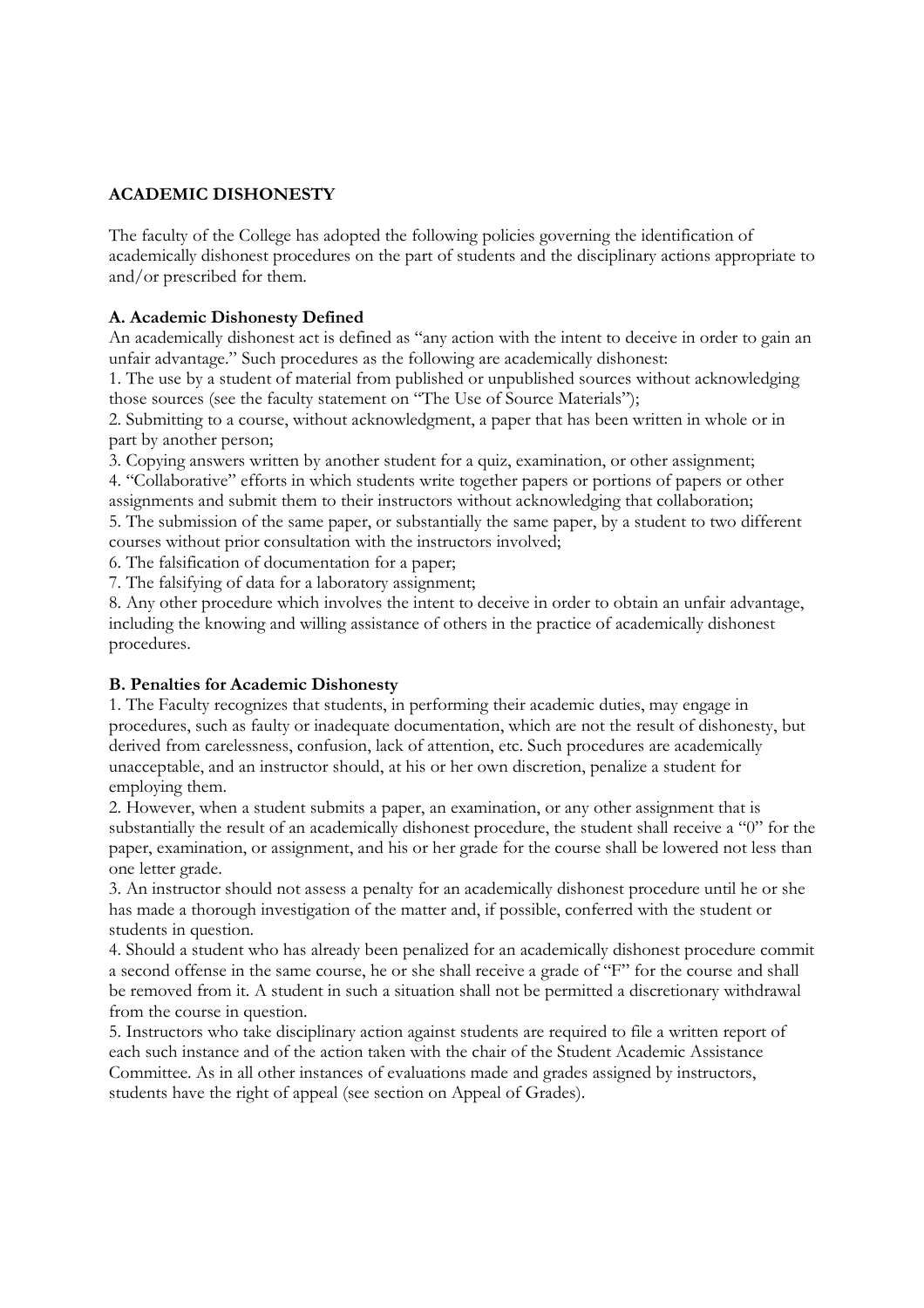#### **C. Repeated Instances of Academic Dishonesty**

1. A faculty member who takes disciplinary action against a student for academic dishonesty is required to report his or her action in writing to the Chair of the Student Academic Assistance Committee. Upon receipt of two or more reports of academic dishonesty on the part of a single student, the Chair of the Student Academic Assistance Committee shall refer the matter to the Committee, which shall determine what further disciplinary action, if any, is to be taken against the student in question. Such additional disciplinary action may consist of sanctions up to and including dismissal from Hanover College.

2. When the Chair refers a student's case to the Committee as a whole, the student, as well as the faculty members who initially took disciplinary action against the student, shall be notified in writing of the fact and of their right to appear before the Committee to present information relevant to the case. The decision of the Committee shall be reported in writing to: the student involved, the chair of the Student Academic Assistance Committee, the Dean of Academic Affairs, and the President of the College. The decision of the Committee may be appealed to the Dean of Academic Affairs and to the President of the College.

#### **HONORS AND AWARDS**

1. **Graduation with Honors.** Exemplary students having a 3.90 cumulative grade point average through the Winter/Spring Grading Period of the senior year earn the distinction of graduating *summa cum laude*. A 3.75 cumulative average entitles a student to graduate *magna cum laude*. A 3.50 cumulative average entitles a student to graduate *cum laude*.

To be entitled to these distinctions, students must have been in residence during their junior and senior years, unless studying off campus in courses for which Hanover graduation credit will be awarded.

Grade point averages for honors are computed only on the basis of grades and credits earned at Hanover College or in courses in affiliated Off-Campus Study Programs. Grades earned from other institutions of higher education are not included in the computation.

2. **Departmental Honors.** Departmental honors will be awarded to seniors upon nomination by the faculty of each department and approval of the Faculty. To be eligible for nomination, students must have completed 36 units of course work for which they have earned a cumulative grade point average of at least 3.20 overall and a grade point average in their major of at least 3.50. In addition, they must earn a grade of "A" or "A-" in their senior culminating experience and on their comprehensive evaluation as determined by the department.

3. **Dean's List.** To recognize and to commend those students who excel academically, the Office of Academic Affairs publishes the Dean's List twice each academic year, at the end of the Fall term and at the end of the Winter/Spring Term. The honor is reserved for those students who meet the following criteria:

**Fall Term:** A student must be enrolled full-time in the Fall Term, must complete no fewer than three graded units in that term, and must earn a grade point average of 3.50 or higher.

**Winter Term:** A student who will not be enrolled in Spring Term must be enrolled full-time in the Winter Term, must complete no fewer than three graded units in that term, and must earn a grade point average of 3.50 or higher.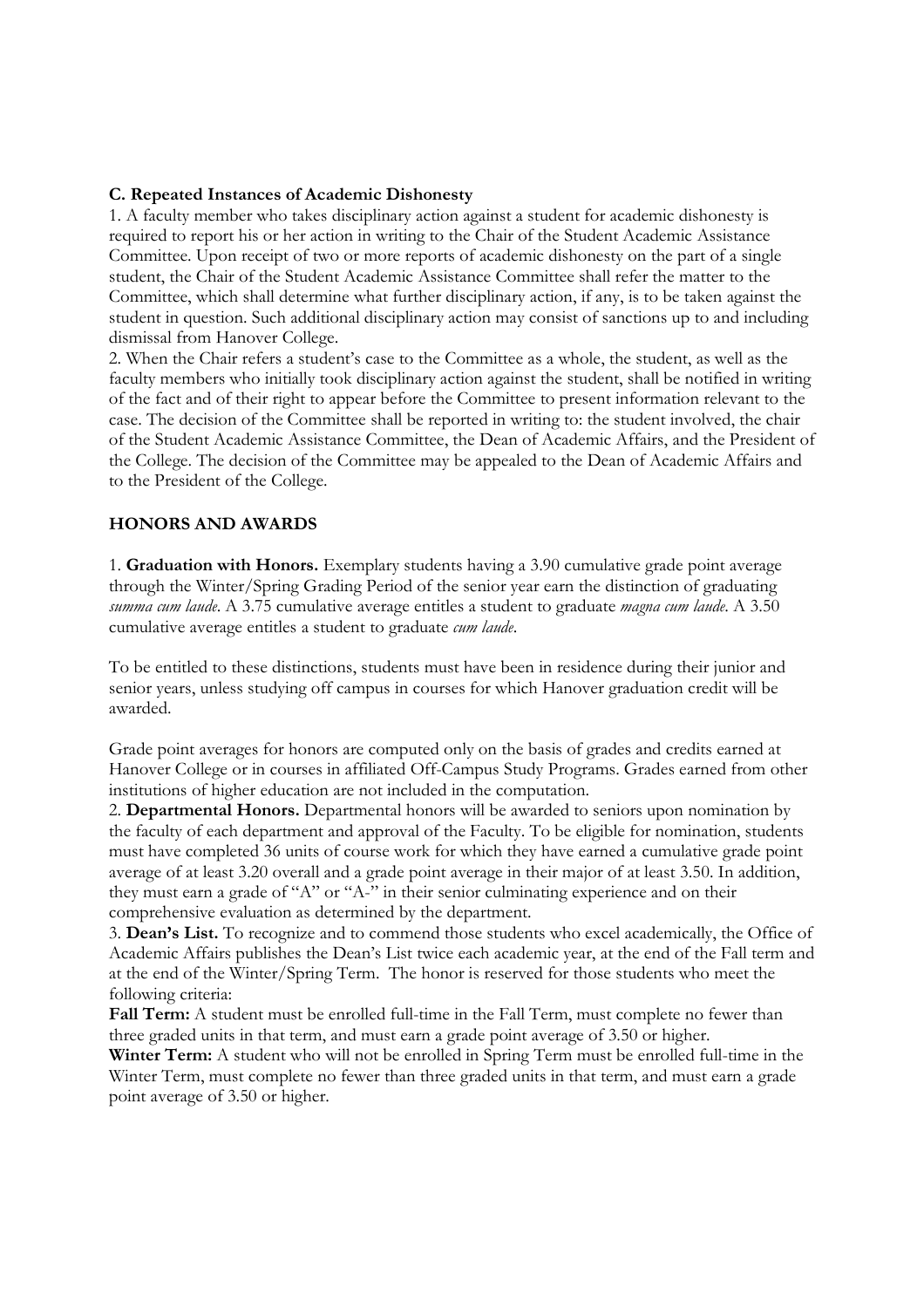**Winter/Spring Term:** A student must be enrolled full-time in Winter/Spring, must complete no fewer than three graded units in that term, and must earn a grade point average of 3.50 or higher.

Note that a course taken Pass/Fail does not constitute as a graded course unit.

#### 4. **College Prizes and Awards.**

*The Alumni Awards for Scholarship, Character and Citizenship* are given each year to a group of seniors who are chosen by the faculty as representative of the students in whom the College purposes of scholarship, character and citizenship are best achieved.

*The John Finley Crowe Citation for Scholarship and General Excellence*: Established by vote of the faculty in 1955, this citation is awarded to the outstanding graduating senior man on the basis of excellence in areas of Christian character, scholarship, leadership, and social responsibility. The recipient is chosen by the President of the College, the Vice President for Academic Affairs, and the Vice President for Student Affairs from the three senior men ranked highest by vote of the faculty.

*The Henry C. Long Citation for Scholarship and General Excellence*: This citation to the outstanding graduating senior woman is given by the trustees of the College. Senior women are judged on their scholarship, leadership, Christian interests and practices, world-mindedness, social skills and understanding, and the general quality of campus citizenship. The recipient is chosen by the President of the College, the Vice President for Academic Affairs, and the Vice President for Student Affairs from the three senior women ranked highest by vote of the faculty. The Henry C. Long Citation was first awarded in 1947 when the Long College for Women, created by the will of Henry C. Long, became an integral part of Hanover College. Long College for Women merged with Hanover College in 1978.

*The Alpha Lambda Delta Award* is given annually to recognize outstanding academic achievement of a senior who is a member of Alpha Lambda Delta, a national honor society.

*The Hanover College Independent Men's and Women's Awards* are given annually to the unaffiliated senior man and woman who best combine high scholastic standing, extracurricular leadership, and high moral character.

*The Hanover College Interfraternity Award* is given annually to the fraternity senior man who best combines high scholastic standing, extracurricular leadership, fraternity leadership, and high moral character.

*The Hanover College Panhellenic Award* is given annually to the outstanding senior sorority woman who best combines high scholastic standing, extracurricular leadership, sorority leadership, and high moral character.

*The Phi Beta Kappa Faculty Award for Student Scholars* is given to support the scholarly pursuits of a junior who exemplifies the Phi Beta Kappa motto that "the love of learning is the guide of life." *Scholarship/Leadership Awards*: Presented by the Parents' Association, these awards recognize students who have successfully combined positions of responsibility on campus with academic achievement. Nominations are solicited from each recognized campus organization and final selections are made by a committee representing the Parents' Association, the Office of Student Affairs, and the Office of Academic Affairs.

*Scholar/Athlete Awards*: Presented by the Parents' Association, these awards are given to athletes who have distinguished themselves through successfully combining scholarship, athletic performance, and a positive mental attitude. The Outstanding Senior Athlete Awards are given annually to the senior male and female athletes best exhibiting these qualities.

*The Interfraternity Scholarship Trophy* is awarded each enrollment period to the fraternity whose members and pledges have attained the highest grade point average during the preceding period.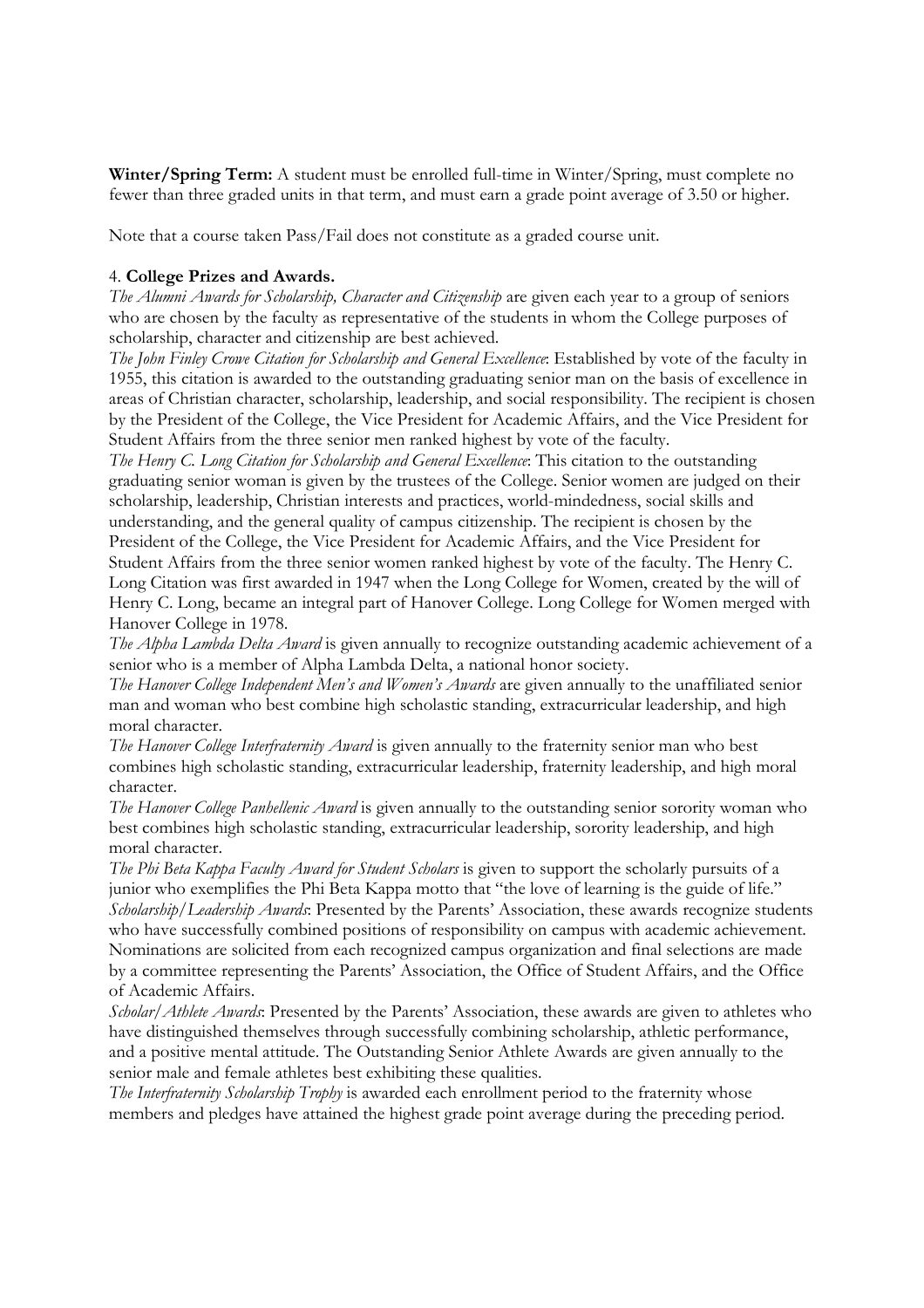*The Panhellenic Scholarship Trophy* is awarded each enrollment period to the sorority whose members and pledges have attained the highest grade point average during the preceding period.

*The Sigma Chi Foundation Scholarship Award*: A trophy is awarded each year to the fraternity at Hanover ranking the highest in scholarship for the preceding academic year.

#### 5. **Departmental Prizes and Awards.**

*The Robert R. and Clara J. Beach Award in Sociology* is awarded each year to the student who is judged to have done the most outstanding work in sociology.

*The Robert E. Bowers History Award*: Established in 1980 by friends, colleagues and former students in honor of Dr. Bowers, this award is given annually to the outstanding history student as determined by the Department of History.

*The Dorothy S. Bucks Award in English*. Endowed by Dr. Bucks, this award is to be presented annually to the outstanding graduating senior in the Department of English.

*The Richard L. Conklin Award in Physics*: Funded by a former student of Dr. Conklin, this award is presented annually to the sophomore physics major who shows the most promise of a fruitful career in physics or a closely-related science.

*Distinguished Departmental Awards* are presented annually in departments and majors in which no endowed prizes and awards have yet been established to recognize outstanding student work. These departments include Anthropology, Art and Art History, Business Scholars Program, Classical Studies, Communication, Computer Science, Economics, Education, Environmental Science, French, Geology, German, Kinesiology and Integrative Physiology, Medieval Renaissance Studies, Music, Philosophy, Political Science, Psychology, Spanish, Theatre, and Theological Studies. *The Joseph W. Evans Prizes* are awarded annually for the two best essays on the impact of recent developments in science and technology on economic and social life.

*The Phyllis J. Fleming Prize for Distinction in Physics.* Endowed by Dr. Linda Miller to honor Dr. Fleming '46, the Prize recognizes students interested in physics by providing them with financial support for further study and/or research in that discipline.

*The John B. Goodrich Prize in Oratory*: Endowed by P.E. Goodrich, this prize is given annually to the winner of an all-college competition.

*The M. L. Greiner Art Purchase Award*: This endowed fund provides money to purchase the most outstanding artwork of students (based upon all-college competition) during each academic year. These purchased works become a part of the Hanover College Greiner Collection.

*The Ned Guthrie Chemistry Award*: Endowed by Dr. Carl Weatherbee '40, this award is given to the chemistry major who has made the most significant contribution to the College in the current academic year.

*The Dr. Edward J. Hamilton Essay Prizes*: Endowed by Edward H. Hamilton, Christie Patterson Hamilton, Elizabeth Hamilton Best, and Dr. James H. Hamilton, these prizes are awarded for the two best essays on any problem of ethics. Open to students who have studied ethics.

*The M. Anwarul Haq International Studies Award* is given to the student who has done the most outstanding scholarly work in international studies.

*The Aubra Jade Hiland Award for Creative Writing* was endowed in 2005 in memory of a former Hanover student by her family and friends to honor the student with the most promise in creative writing.

*The Jonathan Livingston Lowes Award in English*: This award, consisting of a properly inscribed book in the student's specialty area, is presented annually by vote of the Department of English to the student whose career in advanced research is judged to be most promising.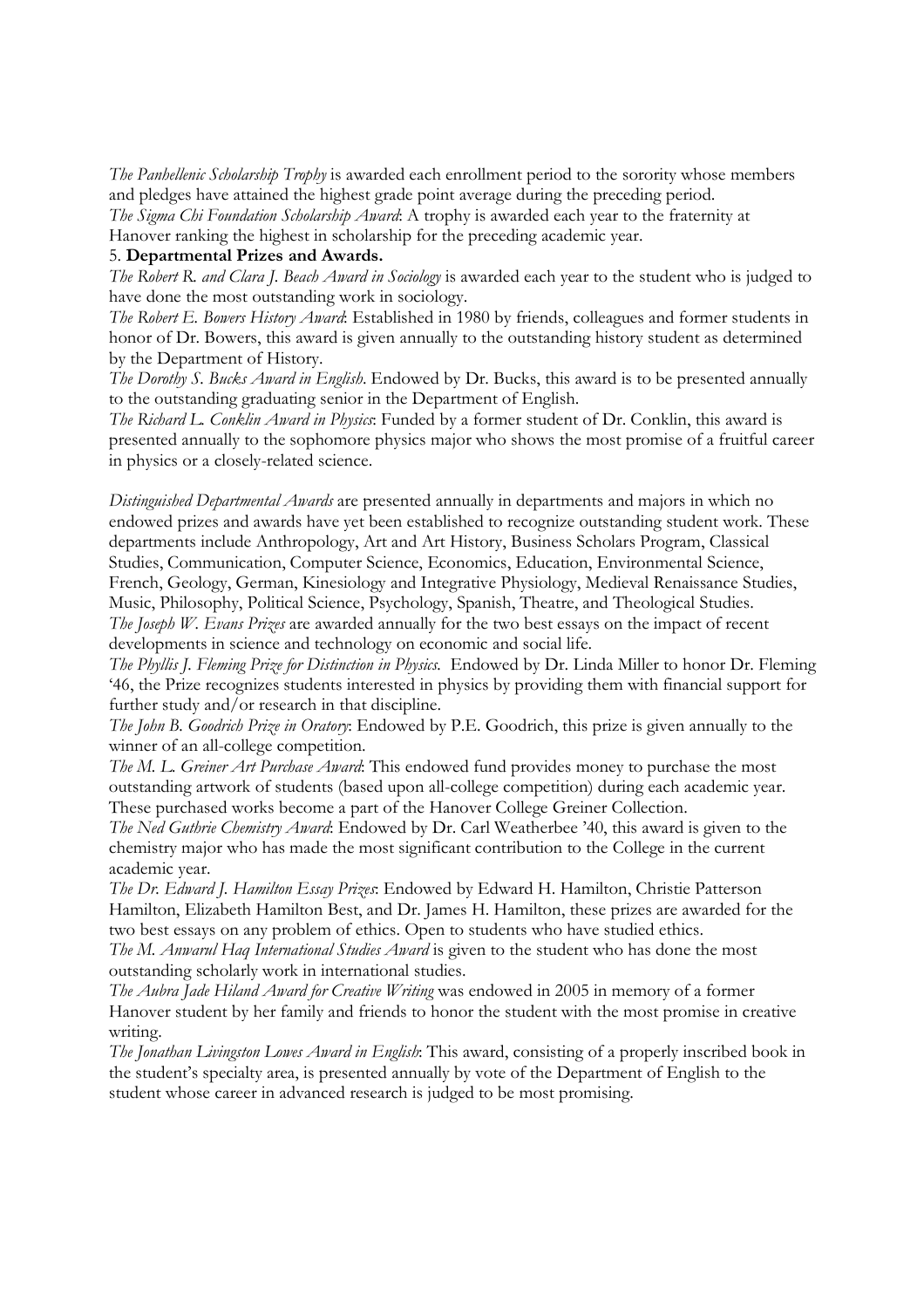*The Frank S. Luttmer Award for the Study of History through International Experience.* Given to a student selected by the History Department whom the members of the department believe will most benefit from the kind of educational experience Prof. Luttmer offered in his Spring Term course in Florence.

*The Charles and Dorothy Lynn English Prizes* are two prizes given annually for the best papers submitted on any subject in connection with the regular course work of any junior or senior course. Dr. Willis T. Gatch donated these prizes with a purpose of stimulating English proficiency in all academic disciplines. Papers must be nominated by the faculty member to whom they were originally submitted.

*The Eli Mace Essay Prize*, endowed by Dr. and Mrs. William H. Mace, is awarded for the best essay submitted on any problem arising out of World War I.

*The R. Earl Martin Physics Award* is an annual prize endowed by Dr. Carl Weatherbee '40 and is given to the outstanding senior majoring in physics.

*The Morse Mathematical Award* is given to the student attaining the highest scholastic standing in mathematics.

*The A. Glenn Mower, Jr., Pre-Law Award*: An annual award to the senior intending to pursue the study of law who best exemplifies the qualities of integrity, sensitivity to the needs and concerns of individuals, commitment to public service, and intellectual capacity for the study and practice of law. This award includes a cash payment to the recipient's chosen law school to help defray first-year expenses.

*The Charles Lathrop Pack Essay Prize* is awarded for the best essay submitted by a student of the College on any phase of the problem of reforestation or the development of woodlands.

*The Aastik Pokhrel Internship Award***.** Given to a student selected by the Career Center Internship Coordinator who plans an internship in community organizing, peace and conflict resolution, gender and LGBT issues or a study abroad in Nepal.

*The Enos Pray Biology Award* is given to the outstanding senior biology student as determined by the department. This award is made possible by a gift from Dr. Thomas Mayer '73 in honor of professor emeritus Enos Pray, who taught at Hanover from 1953 to 1981.

*The President's Evening to Honor the Arts:* The work of students from the Art and Art History Department, Music Department and Theatre Department is honored on this evening.

*The Darryl L. Steinert Award in Physics* is awarded to the junior physics major showing the greatest promise of pursing physics or physics-related research leading to the completion of an senior thesis during the senior year. The award is endowed by Dr. Sean Points and other former students of Dr. Steinert.

*The Philip R. Taylor Award for Student Publishing* was endowed in 2005 in memory of a former Hanover student by his family and friends to support a student in his or her publishing or presentation of an Senior thesis project.

*The J. Dan Webster Award in Biology* is given to an outstanding junior biology major in honor of Dr. Webster, professor emeritus of biology. The award is made possible by a gift from the late Dr. Patricia Walne '54, distinguished professor of botany at the University of Tennessee.

*The Dr. Edward Payson Whallon Essay Prize* is awarded for the best essay submitted by a student on "The Religious Purpose in the Founding of Hanover College in Helping to Educate Young Men for the Gospel Ministry."

*The Margaret Kitchel Whallon Essay Prize* is awarded to the student who writes the best essay on the subject: "John Finley Crowe, the Hero Founder of Hanover College."

*The Keith and Gwen White Award* for Graduate Study in Chemistry is endowed by Dr. Carl Weatherbee '40 and his wife, Lucille, and is given annually to the outstanding student of chemistry intent on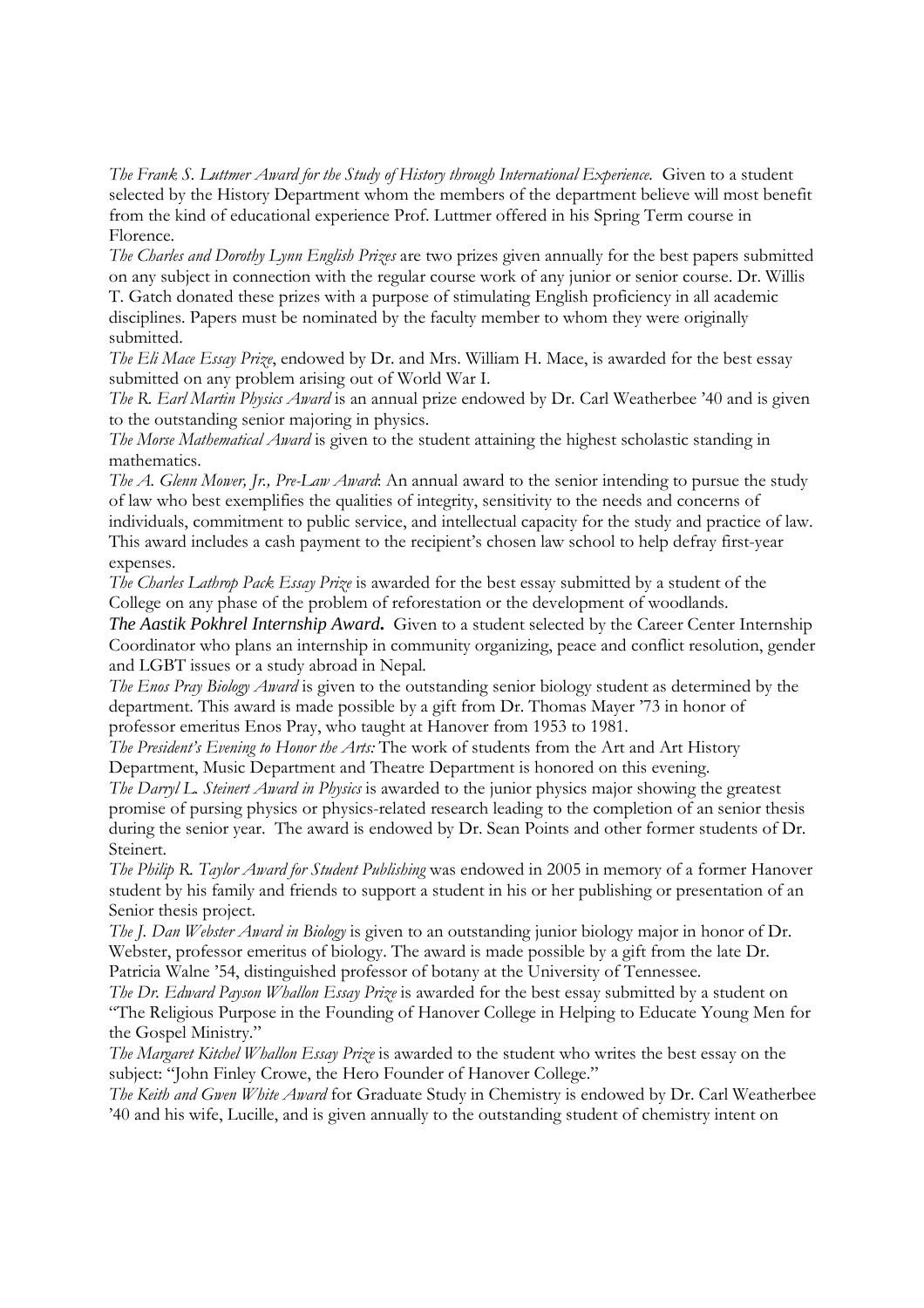pursuing graduate study in the field or planning to enter medical school and selected by the Department.

*The Dr. John E. Yarnelle Mathematics Prize*: Established in 1975 in honor of Dr. Yarnelle by alumni in mathematics, this prize is given each spring to the outstanding junior mathematics major chosen by the Department of Mathematics.

*The George A. and Sara O. Zirkle Award* in Psychology is endowed by Dr. Carl Weatherbee '40 and his wife, Lucille, and is given annually to the outstanding senior student of psychology as determined by the department.

**NOTE:** *If in the opinion of the judges there are no deserving entries in a given year, any of the above listed prizes may not be awarded in that year.* 

## **STUDENT RECORDS AND TRANSCRIPTS**

A record of the student's academic progress is kept in the Registrar's Office, where it is available for review by the student. A certified transcript will be provided upon receipt of a written request that bears the signature of the student. Students may fill out a Transcript Request Form in the Registrar's Office, request a transcript by letter, or request it by fax.

All requests should include:

- 1. student's full name (including maiden or other name, if used while at Hanover);
- 2. dates of attendance;
- 3. social security number;
- 4. address (and fax number if necessary) of the person, school, or company to whom the transcript is to be sent;
- 5. the return address of the student;
- 6. a check for \$3.50 per transcript requested (plus additional shipping charges if overnight delivery is necessary; fax requests must also include a copy of the check made out to Hanover College or your VISA or Mastercard information);
- 7. **the signature of the student and the date of the request**.

Transcripts are usually mailed within five days of receiving a request. An unofficial copy of a transcript may be faxed to a fax machine number, and an official, sealed transcript sent to another address. Transcripts that are picked up at the Registrar's Office will be stamped "UNOFFICIAL COPY" unless they are sealed by request.

Please note that transcript requests cannot be honored if you are financially indebted to the College. If you are unsure about your account, please call the Registrar's Office (812-866-7051) in advance of submitting your request and your records will be checked. Also note that transcripts cannot be ordered by telephone, as federal law requires the signature of the person whose transcript is requested.

Requests for transcripts, grades, or other information such as courses completed, etc. cannot be issued to an outside party unless the student has given the Registrar written permission to release